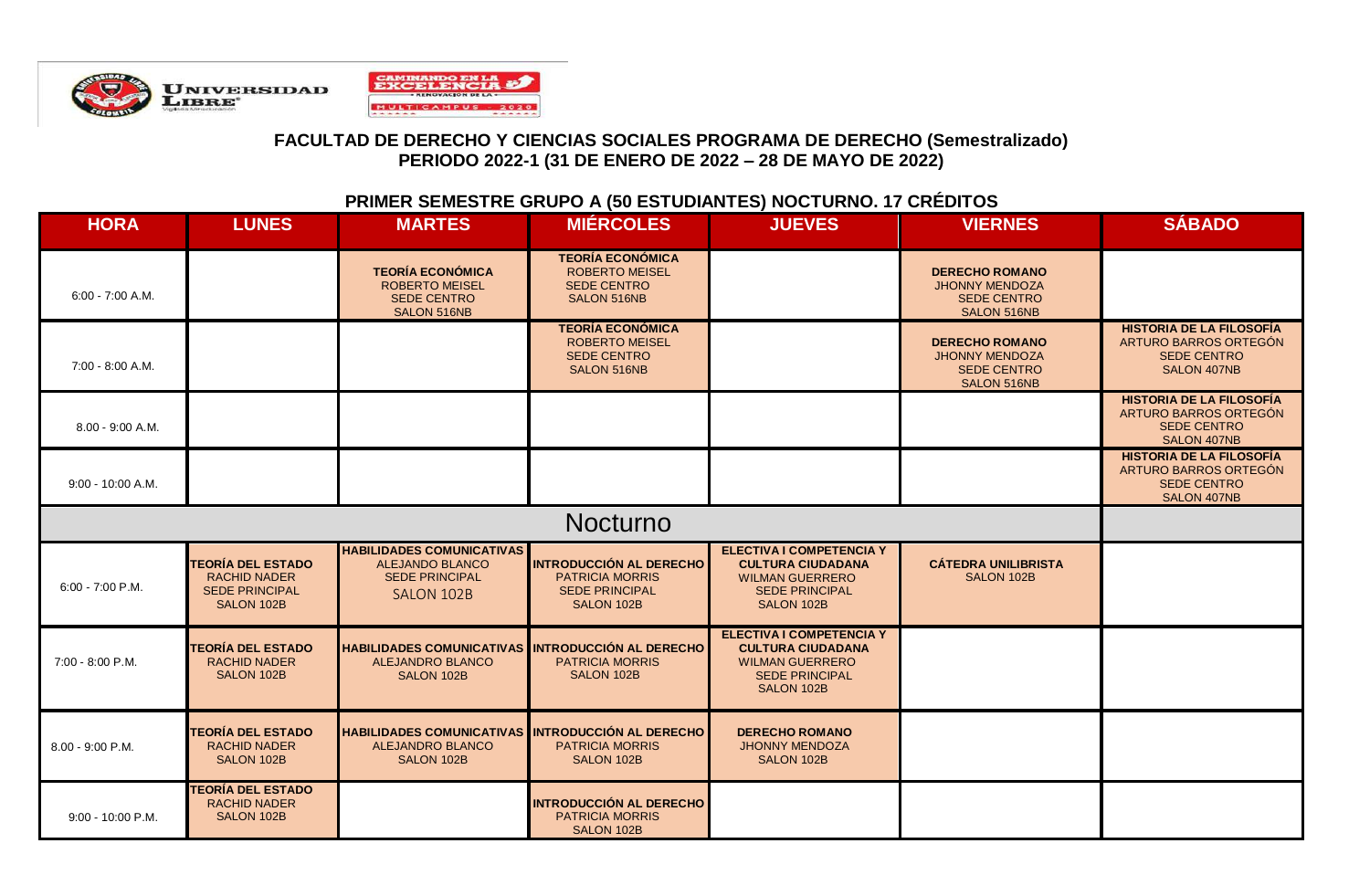

#### **PRIMER SEMESTRE GRUPO B (50 ESTUDIANTES) DIURNO. 17 CRÉDITOS**

| <b>HORA</b>           | <b>LUNES</b>                                                                                 | <b>MARTES</b>                                                                                    | <b>MIERCOLES</b>                                                                                                         | <b>JUEVES</b>                                                                                        | <b>VIERNES</b>                                                                                              |
|-----------------------|----------------------------------------------------------------------------------------------|--------------------------------------------------------------------------------------------------|--------------------------------------------------------------------------------------------------------------------------|------------------------------------------------------------------------------------------------------|-------------------------------------------------------------------------------------------------------------|
| $6:00 - 7:00 A.M.$    |                                                                                              |                                                                                                  |                                                                                                                          |                                                                                                      | <b>HISTORIA DE LA FILOSOFÍA ARTURO</b><br><b>BARROS ORTEGÓN</b><br><b>SEDE CENTRO</b><br>SALON 603NB        |
| 7:00 - 8:00 A.M.      |                                                                                              |                                                                                                  | <b>DERECHO ROMANO</b><br><b>TATIANA POLO</b><br><b>SEDE PRINCIPAL</b><br>SALON 106B                                      |                                                                                                      | <b>HISTORIA DE LA FILOSOFÍA ARTURO</b><br><b>BARROS ORTEGÓN</b><br><b>SEDE CENTRO</b><br><b>SALON 603NB</b> |
| 8.00 - 9:00 A.M.      | <b>TEORÍA DEL ESTADO</b><br>JESÚS ACEVEDO<br><b>SEDE PRINCIPAL</b><br><b>SALON TORREON 1</b> | <b>HABILIDADES COMUNICATIVAS</b><br><b>CLAUDIA VIZCAÍNO</b><br><b>SEDE CENTRO</b><br>SALON 516NB | <b>DERECHO ROMANO</b><br><b>TATIANA POLO</b><br>SALON 106B                                                               | <b>INTRODUCCIÓN AL DERECHO</b><br><b>WILMAN GUERRERO</b><br><b>SEDE CENTRO</b><br><b>SALON 608NB</b> | <b>HISTORIA DE LA FILOSOFÍA ARTURO</b><br><b>BARROS ORTEGÓN</b><br><b>SEDE CENTRO</b><br><b>SALON 603NB</b> |
| $9:00 - 10:00 A.M.$   | <b>TEORÍA DEL ESTADO</b><br>JESÚS ACEVEDO<br><b>SEDE PRINCIPAL</b><br><b>SALON TORREON 1</b> | <b>HABILIDADES COMUNICATIVAS</b><br>CLAUDIA VIZCAÍNO<br>SALON 516NB                              | <b>DERECHO ROMANO</b><br><b>TATIANA POLO</b><br>SALON 106B                                                               | <b>INTRODUCCIÓN AL DERECHO</b><br><b>WILMAN GUERRERO</b><br><b>SEDE CENTRO</b><br><b>SALON 608NB</b> | <b>INTRODUCCIÓN AL DERECHO</b><br><b>WILMAN GUERRERO</b><br><b>SEDE CENTRO</b><br>SALON 603NB               |
| 10:00 - 11:00 A.M.    | <b>TEORÍA DEL ESTADO</b><br>JESÚS ACEVEDO<br><b>SEDE PRINCIPAL</b><br><b>SALON TORREON 1</b> | <b>HABILIDADES COMUNICATIVAS</b><br>CLAUDIA VIZCAINO<br>SALON 516NB                              | <b>ELECTIVA I COMPETENCIA Y</b><br><b>CULTURA CIUDADANA</b><br><b>LINDA NADER</b><br><b>SEDE PRINCIPAL</b><br>SALON 106B | <b>TEORÍA ECONÓMICA</b><br><b>GUILLERMO DE LA HOZ</b><br><b>SEDE CENTRO</b><br><b>SALON 608NB</b>    | <b>INTRODUCCIÓN AL DERECHO</b><br><b>WILMAN GUERRERO</b><br><b>SEDE CENTRO</b><br>SALON 603NB               |
| 11:00 - 12:00 M       | <b>TEORÍA DEL ESTADO</b><br>JESÚS ACEVEDO<br><b>SEDE PRINCIPAL</b><br><b>SALON TORREON 1</b> |                                                                                                  | <b>ELECTIVA I COMPETENCIA Y</b><br><b>CULTURA CIUDADANA</b><br><b>LINDA NADER</b><br>SALON 106B                          | <b>TEORÍA ECONÓMICA</b><br><b>GUILLERMO DE LA HOZ</b><br><b>SEDE CENTRO</b><br>SALON 608NB           | <b>CÁTEDRA UNILIBRISTA</b><br><b>SEDE CENTRO</b>                                                            |
| $12:00 M - 1:00 P.M.$ |                                                                                              |                                                                                                  |                                                                                                                          | <b>TEORÍA ECONÓMICA</b><br><b>GUILLERMO DE LA HOZ</b><br><b>SEDE CENTRO</b><br>SALON 608NB           |                                                                                                             |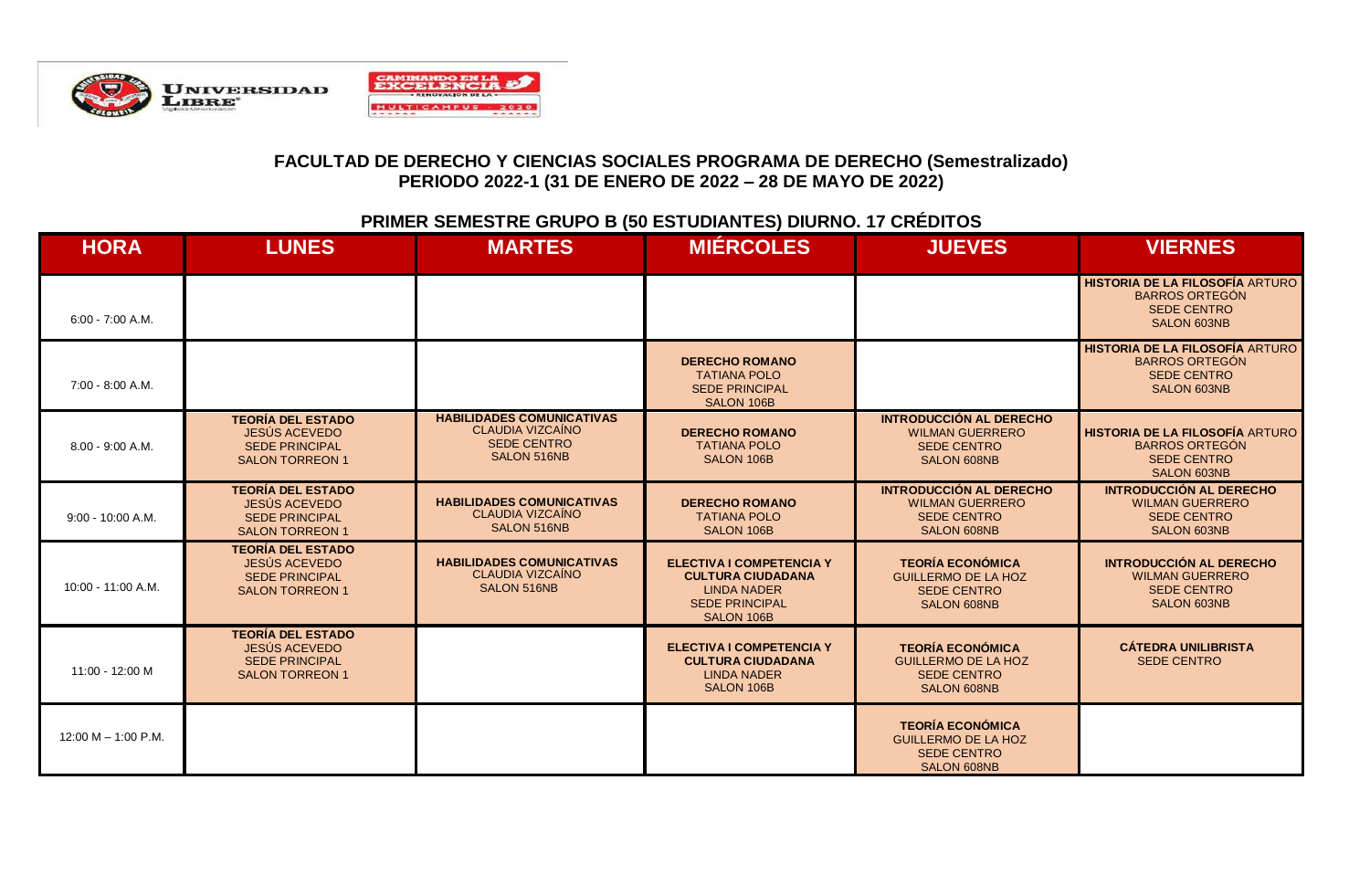

#### **PRIMER SEMESTRE GRUPO C (50 ESTUDIANTES) DIURNO. 17 CRÉDITOS**

| <b>HORA</b>           | <b>LUNES</b>                                                                                                                  | <b>MARTES</b>                                                                                | <b>MIÉRCOLES</b>                                                                                                  | <b>JUEVES</b>                                                                                       | <b>VIERNES</b>                                   |
|-----------------------|-------------------------------------------------------------------------------------------------------------------------------|----------------------------------------------------------------------------------------------|-------------------------------------------------------------------------------------------------------------------|-----------------------------------------------------------------------------------------------------|--------------------------------------------------|
| $6:00 - 7:00 A.M.$    | <b>ELECTIVA I COMPETENCIA Y</b><br><b>CULTURA CIUDADANA</b><br><b>GRETTY PAVLOVICH</b><br><b>SEDE PRINCIPAL</b><br>SALON 304B | <b>INTRODUCCIÓN AL DERECHO</b><br>OONA HERNÁNDEZ<br><b>SEDE CENTRO</b><br>SALON 615NB        | <b>HISTORIA DE LA FILOSOFÍA</b><br>ARTURO BARROS ORTEGÓN<br><b>SEDE CENTRO</b><br><b>SALON 503NB</b>              | <b>TEORÍA ECONÓMICA</b><br><b>GUILLERMO DE LA HOZ</b><br><b>SEDE CENTRO</b><br><b>SALON 507NB</b>   |                                                  |
| 7:00 - 8:00 A.M.      | <b>ELECTIVA I COMPETENCIA Y</b><br><b>CULTURA CIUDADANA</b><br><b>GRETTY PAVLOVICH</b><br><b>SEDE PRINCIPAL</b><br>SALON 304B | <b>INTRODUCCIÓN AL DERECHO</b><br>OONA HERNÁNDEZ<br><b>SEDE CENTRO</b><br><b>SALON 615NB</b> | <b>HISTORIA DE LA FILOSOFÍA</b><br>ARTURO BARROS ORTEGÓN<br><b>SEDE CENTRO</b><br><b>SALON 503NB</b>              | <b>TEORÍA ECONÓMICA</b><br><b>GUILLERMO DE LA HOZ</b><br><b>SEDE CENTRO</b><br><b>SALON 507NB</b>   |                                                  |
| $8.00 - 9:00 A.M.$    | <b>TEORÍA DEL ESTADO</b><br><b>LINDA NADER ORFALE</b><br><b>SEDE PRINCIPAL</b><br>SALON 304B                                  | <b>DERECHO ROMANO</b><br><b>NUBIA MARRUGO</b><br><b>SEDE CENTRO</b><br><b>SALON 615NB</b>    | <b>HISTORIA DE LA FILOSOFÍA</b><br>ARTURO BARROS ORTEGÓN<br><b>SEDE CENTRO</b><br><b>SALON 503NB</b>              | <b>TEORÍA ECONÓMICA</b><br><b>GUILLERMO DE LA HOZ</b><br><b>SEDE CENTRO</b><br>SALON 507NB          |                                                  |
| $9:00 - 10:00 A.M.$   | <b>TEORÍA DEL ESTADO</b><br><b>LINDA NADER ORFALE</b><br><b>SEDE PRINCIPAL</b><br>SALON 304B                                  | <b>DERECHO ROMANO</b><br><b>NUBIA MARRUGO</b><br><b>SEDE CENTRO</b><br>SALON 615NB           | <b>HABILIDADES</b><br><b>COMUNICATIVAS</b><br><b>ALEJANDRO BLANCO</b><br><b>SEDE CENTRO</b><br><b>SALON 507NB</b> | <b>INTRODUCCIÓN AL DERECHO</b><br>OONA HERNÁNDEZ<br><b>SEDE CENTRO</b><br><b>SALON 507NB</b>        |                                                  |
| 10:00 - 11:00 A.M.    | <b>TEORÍA DEL ESTADO</b><br><b>LINDA NADER ORFALE</b><br><b>SEDE PRINCIPAL</b><br><b>SALON 304B</b>                           | <b>DERECHO ROMANO</b><br><b>NUBIA MARRUGO</b><br><b>SEDE CENTRO</b><br>SALON 615NB           | <b>HABILIDADES</b><br><b>COMUNICATIVAS</b><br><b>ALEJANDRO BLANCO</b><br><b>SEDE CENTRO</b><br><b>SALON 507NB</b> | <b>INTRODUCCIÓN AL DERECHO</b><br><b>OONA HERNÁNDEZ</b><br><b>SEDE CENTRO</b><br><b>SALON 507NB</b> |                                                  |
| 11:00 - 12:00 M       | <b>TEORÍA DEL ESTADO</b><br><b>LINDA NADER ORFALE</b><br><b>SEDE PRINCIPAL</b><br>SALON 304B                                  |                                                                                              | <b>HABILIDADES</b><br><b>COMUNICATIVAS</b><br><b>ALEJANDRO BLANCO</b><br><b>SEDE CENTRO</b><br><b>SALON 507NB</b> |                                                                                                     | <b>CÁTEDRA UNILIBRISTA</b><br><b>SEDE CENTRO</b> |
| 12:00 M $-$ 1:00 P.M. |                                                                                                                               |                                                                                              |                                                                                                                   |                                                                                                     |                                                  |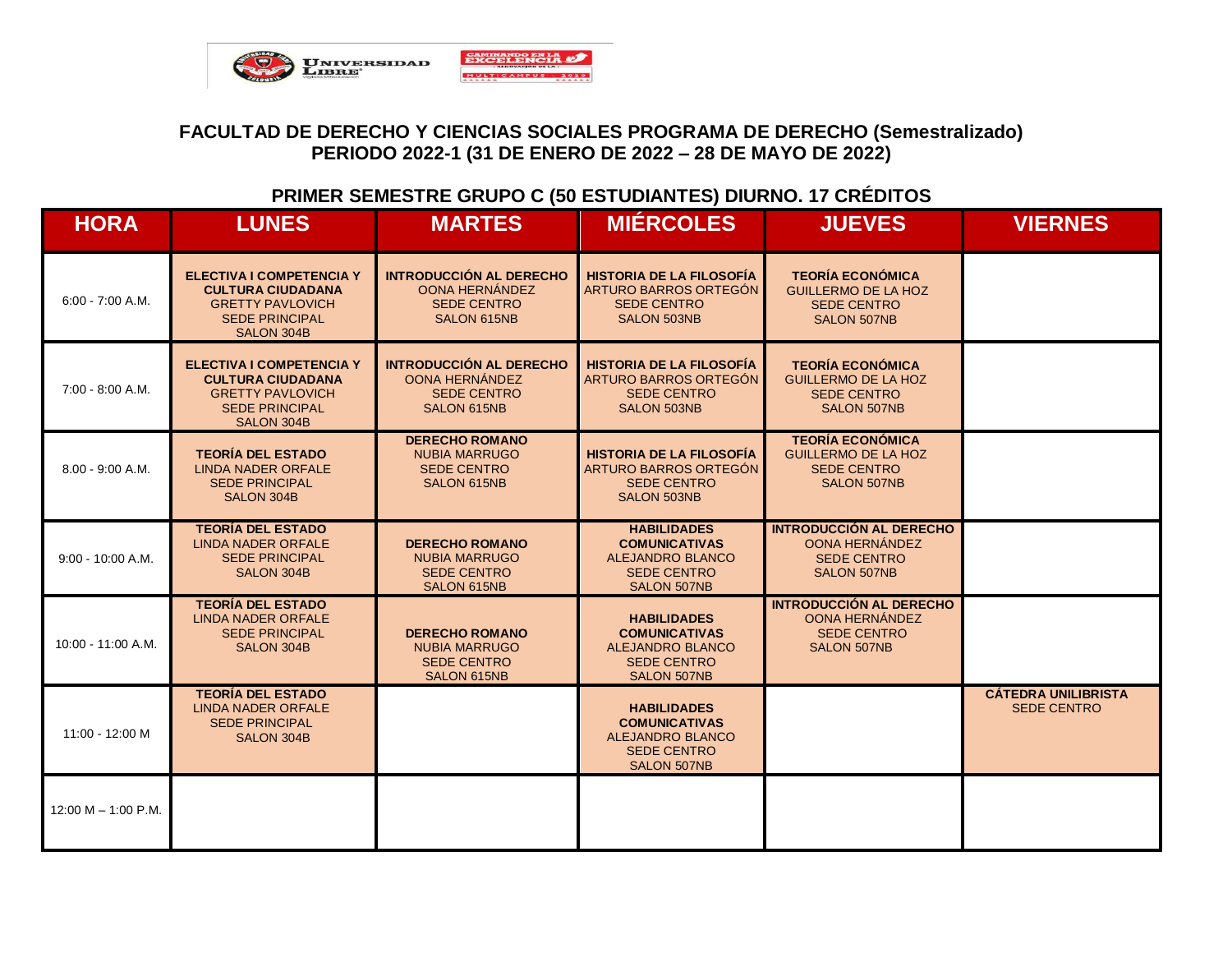

#### **PRIMER SEMESTRE GRUPO D (50 ESTUDIANTES) DIURNO. 17 CRÉDITOS**

| <b>HORA</b>           | <b>LUNES</b>                                                                                                                   | <b>MARTES</b>                                                                                                             | <b>MIÉRCOLES</b>                                                                                | <b>JUEVES</b>                                                                                                | <b>VIERNES</b>                                   |
|-----------------------|--------------------------------------------------------------------------------------------------------------------------------|---------------------------------------------------------------------------------------------------------------------------|-------------------------------------------------------------------------------------------------|--------------------------------------------------------------------------------------------------------------|--------------------------------------------------|
| $6:00 - 7:00$ A.M.    |                                                                                                                                | <b>HISTORIA DE LA FILOSOFÍA</b><br>ALEXANDER GONZÁLEZ GARCÍA<br><b>SEDE PRINCIPAL</b><br>SALON 204B                       | <b>TEORÍA DEL ESTADO</b><br>OSCAR GALÁN ESCALANTE<br><b>SEDE PRINCIPAL</b><br>SALON 205B        | <b>HABILIDADES</b><br><b>COMUNICATIVAS</b><br><b>CLAUDIA VIZCAINO</b><br><b>SEDE PRINCIPAL</b><br>SALÓN 101B |                                                  |
| 7:00 - 8:00 A.M.      |                                                                                                                                | <b>HISTORIA DE LA FILOSOFÍA</b><br>ALEXANDER GONZÁLEZ GARCÍA OSCAR GALÁN ESCALANTE<br><b>SEDE PRINCIPAL</b><br>SALON 204B | <b>TEORÍA DEL ESTADO</b><br><b>SEDE PRINCIPAL</b><br><b>SALON 205B</b>                          | <b>HABILIDADES</b><br><b>COMUNICATIVAS</b><br><b>CLAUDIA VIZCAINO</b><br><b>SEDE PRINCIPAL</b><br>SALÓN 101B |                                                  |
| $8.00 - 9:00 A.M.$    | <b>ELECTIVA I COMPETENCIA Y</b><br><b>CULTURA CIUDADANA</b><br><b>RACHID NADER</b><br><b>SEDE CENTRO</b><br><b>SALON 507NB</b> | <b>HISTORIA DE LA FILOSOFÍA</b><br>ALEXANDER GONZÁLEZ GARCÍA OSCAR GALÁN ESCALANTE<br><b>SEDE PRINCIPAL</b><br>SALON 204B | <b>TEORÍA DEL ESTADO</b><br><b>SEDE PRINCIPAL</b><br>SALON 205B                                 | <b>HABILIDADES</b><br><b>COMUNICATIVAS</b><br><b>CLAUDIA VIZCAINO</b><br><b>SEDE PRINCIPAL</b><br>SALÓN 101B |                                                  |
| $9:00 - 10:00 A.M.$   | <b>ELECTIVA I COMPETENCIA Y</b><br><b>CULTURA CIUDADANA</b><br><b>RACHID NADER</b><br><b>SEDE CENTRO</b><br><b>SALON 507NB</b> | <b>INTRODUCCIÓN AL DERECHO</b><br><b>WILMAN GUERRERO</b><br><b>SEDE PRINCIPAL</b><br><b>SALON 302A</b>                    | <b>TEORÍA DEL ESTADO</b><br>OSCAR GALÁN ESCALANTE<br><b>SEDE PRINCIPAL</b><br><b>SALON 205B</b> | <b>DERECHO ROMANO</b><br><b>TATIANA POLO</b><br><b>SEDE PRINCIPAL</b><br>SALÓN 101B                          |                                                  |
| 10:00 - 11:00 A.M.    | <b>TEORÍA ECONÓMICA</b><br><b>GUILLERMO DE LA HOZ</b><br><b>SEDE CENTRO</b><br><b>SALON 507NB</b>                              | <b>INTRODUCCIÓN AL DERECHO</b><br><b>WILMAN GUERRERO</b><br><b>SEDE PRINCIPAL</b><br>SALON 302A                           |                                                                                                 | <b>DERECHO ROMANO</b><br><b>TATIANA POLO</b><br><b>SEDE PRINCIPAL</b><br>SALÓN 101B                          |                                                  |
| 11:00 - 12:00 M       | <b>TEORÍA ECONÓMICA</b><br><b>GUILLERMO DE LA HOZ</b><br><b>SEDE CENTRO</b><br><b>SALON 507NB</b>                              | <b>INTRODUCCIÓN AL DERECHO</b><br><b>WILMAN GUERRERO</b><br><b>SEDE PRINCIPAL</b><br>SALON 302A                           |                                                                                                 | <b>DERECHO ROMANO</b><br><b>TATIANA POLO</b><br><b>SEDE PRINCIPAL</b><br>SALÓN 101B                          | <b>CÁTEDRA UNILIBRISTA</b><br><b>SEDE CENTRO</b> |
| 12:00 M $-$ 1:00 P.M. | <b>TEORÍA ECONÓMICA</b><br><b>GUILLERMO DE LA HOZ</b><br><b>SEDE CENTRO</b><br><b>SALON 507NB</b>                              | <b>INTRODUCCIÓN AL DERECHO</b><br><b>WILMAN GUERRERO</b><br><b>SEDE PRINCIPAL</b><br><b>SALON 302A</b>                    |                                                                                                 |                                                                                                              |                                                  |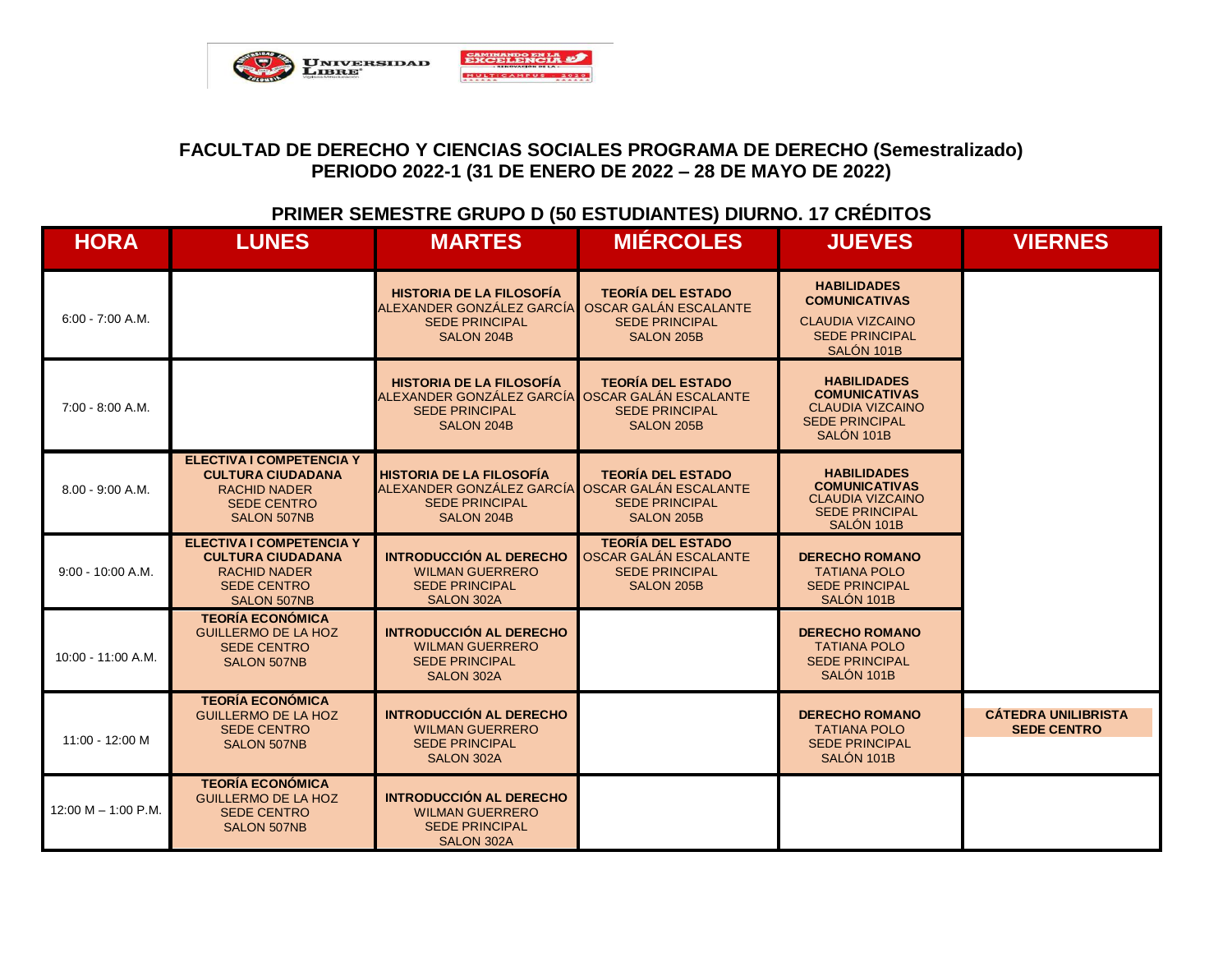

### **PRIMER SEMESTRE GRUPO E (50 ESTUDIANTES) DIURNO. 17 CRÉDITOS**

| <b>HORA</b>           | <b>LUNES</b>                                                                                 | <b>MARTES</b>                                                                                                                    | <b>MIÉRCOLES</b>                                                                                                  | <b>JUEVES</b>                                                                                  | <b>VIERNES</b>                                   |
|-----------------------|----------------------------------------------------------------------------------------------|----------------------------------------------------------------------------------------------------------------------------------|-------------------------------------------------------------------------------------------------------------------|------------------------------------------------------------------------------------------------|--------------------------------------------------|
| $6:00 - 7:00 A.M.$    |                                                                                              | <b>ELECTIVA I COMPETENCIA Y</b><br><b>CULTURA CIUDADANA</b><br><b>JHONNY MENDOZA</b><br><b>SEDE CENTRO</b><br>SALON 507NB        | <b>HABILIDADES</b><br><b>COMUNICATIVAS</b><br><b>ALEJANDRO BLANCO</b><br><b>SEDE CENTRO</b><br><b>SALON 504NB</b> | <b>TEORÍA DEL ESTADO</b><br><b>GRETTY PAVOVLICH</b><br><b>SEDE CENTRO</b><br>SALON 512NB       |                                                  |
| 7:00 - 8:00 A.M.      |                                                                                              | <b>ELECTIVA I COMPETENCIA Y</b><br><b>CULTURA CIUDADANA</b><br><b>JHONNY MENDOZA</b><br><b>SEDE CENTRO</b><br><b>SALON 507NB</b> | <b>HABILIDADES</b><br><b>COMUNICATIVAS</b><br><b>ALEJANDRO BLANCO</b><br><b>SEDE CENTRO</b><br>SALON 504NB        | <b>TEORÍA DEL ESTADO</b><br><b>GRETTY PAVOVLICH</b><br><b>SEDE CENTRO</b><br>SALON 512NB       |                                                  |
| $8.00 - 9:00 A.M.$    | <b>DERECHO ROMANO</b><br><b>TATIANA POLO</b><br><b>SEDE CENTRO</b><br><b>SALON 516NB</b>     |                                                                                                                                  | <b>HABILIDADES</b><br><b>COMUNICATIVAS</b><br><b>ALEJANDRO BLANCO</b><br><b>SEDE CENTRO</b><br><b>SALON 504NB</b> | <b>TEORÍA DEL ESTADO</b><br><b>GRETTY PAVOVLICH</b><br><b>SEDE CENTRO</b><br>SALON 512NB       |                                                  |
| $9:00 - 10:00 A.M.$   | <b>DERECHO ROMANO</b><br><b>TATIANA POLO</b><br><b>SEDE CENTRO</b><br>SALON 516NB            |                                                                                                                                  |                                                                                                                   | <b>TEORÍA DEL ESTADO</b><br><b>GRTTY PAVOVLICH</b><br><b>SEDE CENTRO</b><br><b>SALON 512NB</b> |                                                  |
| 10:00 - 11:00 A.M.    | <b>DERECHO ROMANO</b><br><b>TATIANA POLO</b><br><b>SEDE CENTRO</b><br><b>SALON 516NB</b>     | <b>TEORÍA ECONÓMICA</b><br><b>GUILLERMO DE LA HOZ</b><br><b>SEDE CENTRO</b><br><b>SALON 507NB</b>                                |                                                                                                                   |                                                                                                |                                                  |
| 11:00 - 12:00 M       | <b>INTRODUCCIÓN AL DERECHO</b><br>OONA HERNÁNDEZ<br><b>SEDE CENTRO</b><br>SALON 516NB        | <b>TEORÍA ECONÓMICA</b><br><b>GUILLERMO DE LA HOZ</b><br><b>SEDE CENTRO</b><br><b>SALON 507NB</b>                                | <b>INTRODUCCIÓN AL DERECHO</b><br>OONA HERNÁNDEZ<br><b>SEDE CENTRO</b><br><b>SALON 504NB</b>                      |                                                                                                | <b>CÁTEDRA UNILIBRISTA</b><br><b>SEDE CENTRO</b> |
| 12:00 M $-$ 1:00 P.M. | <b>INTRODUCCIÓN AL DERECHO</b><br>OONA HERNÁNDEZ<br><b>SEDE CENTRO</b><br><b>SALON 516NB</b> | <b>TEORÍA ECONÓMICA</b><br><b>GUILLERMO DE LA HOZ</b><br><b>SEDE CENTRO</b><br><b>SALON 507NB</b>                                | <b>INTRODUCCIÓN AL DERECHO</b><br>OONA HERNÁNDEZ<br><b>SEDE CENTRO</b><br><b>SALON 504NB</b>                      |                                                                                                |                                                  |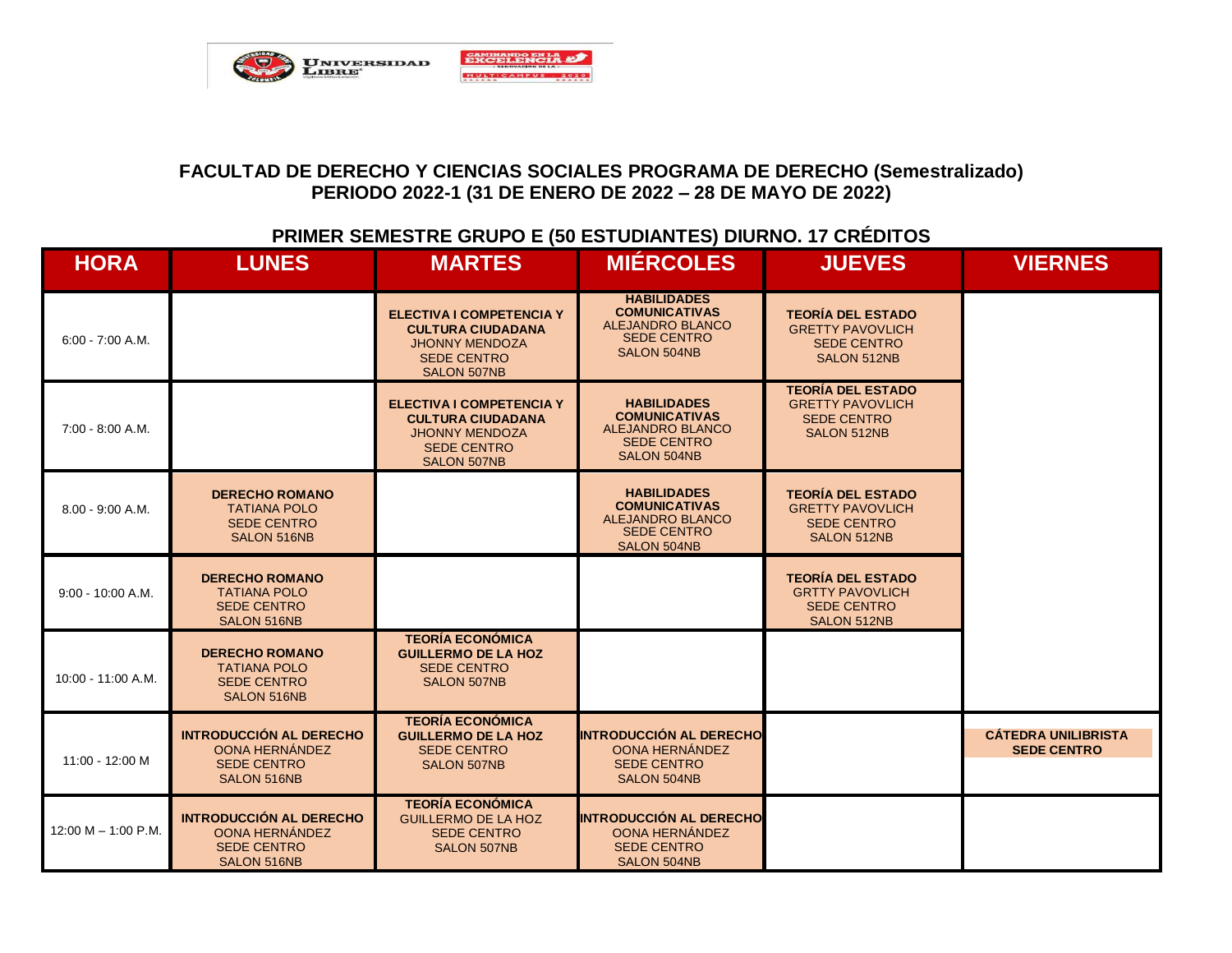

| 1:00 P.M $-$ 2:00 P.M. |                                                                                            |  |  |
|------------------------|--------------------------------------------------------------------------------------------|--|--|
| $2:00 P.M - 3:00 P.M$  | HISTORIA DE LA FILOSOFÍA<br>ALEXANDER GONZÁLEZ<br><b>SEDE CENTRO</b><br>SALON 516NB        |  |  |
| $3:00 P.M - 4:00 P.M$  | <b>HISTORIA DE LA FILOSOFÍA</b><br>ALEXANDER GONZÁLEZ<br><b>SEDE CENTRO</b><br>SALON 516NB |  |  |
| 4:00 P.M $-$ 5:00 P.M  | <b>HISTORIA DE LA FILOSOFÍA</b><br>ALEXANDER GONZÁLEZ<br><b>SEDE CENTRO</b><br>SALON 516NB |  |  |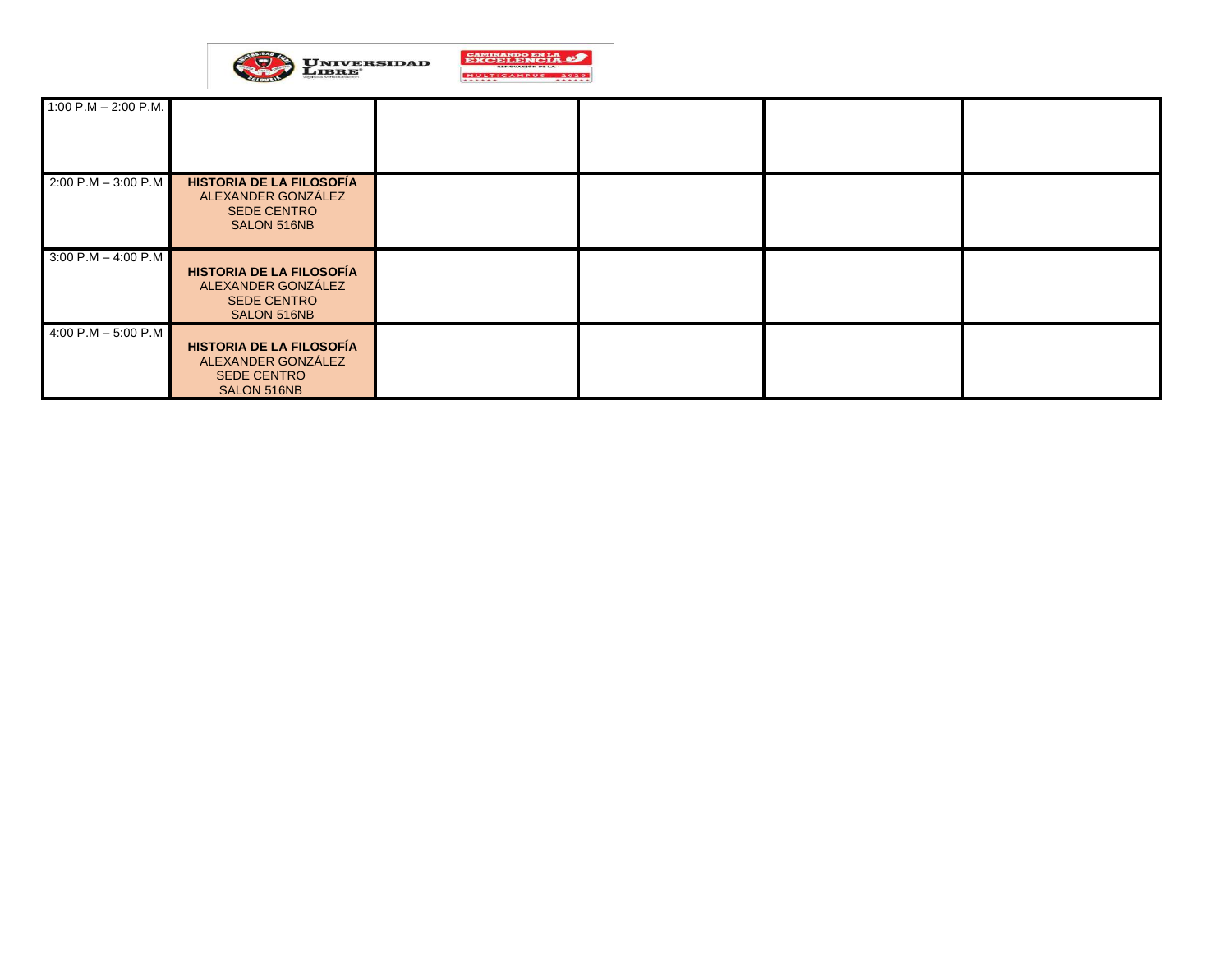

### **SEGUNDO SEMESTRE GRUPO A DIURNO (50 ESTUDIANTES) DIURNO. 19 CRÉDITOS**

| <b>HORA</b>         | <b>LUNES</b>                                                                                                     | <b>MARTES</b>                                                                                                                          | <b>MIÉRCOLES</b>                                                                                                        | <b>JUEVES</b>                                                                                                                                                            | <b>VIERNES</b>                                                                                                     |
|---------------------|------------------------------------------------------------------------------------------------------------------|----------------------------------------------------------------------------------------------------------------------------------------|-------------------------------------------------------------------------------------------------------------------------|--------------------------------------------------------------------------------------------------------------------------------------------------------------------------|--------------------------------------------------------------------------------------------------------------------|
| $6:00 - 7:00 A.M.$  | <b>ÉTICA I</b><br><b>ARTURO BARROS</b><br><b>SEDE PRINCIPAL</b><br><b>SALON TORREON 2</b>                        | <b>CIENCIA POLÍTICA</b><br>OSCAR GALÁN ESCALANTE<br><b>SEDE PRINCIPAL</b><br><b>SALON TORREON 2</b>                                    |                                                                                                                         |                                                                                                                                                                          |                                                                                                                    |
| $7:00 - 8:00 A.M.$  | <b>ÉTICA I</b><br><b>ARTURO BARROS</b><br><b>SEDE PRINCIPAL</b><br><b>SALON TORREON 2</b>                        | <b>CIENCIA POLÍTICA</b><br>OSCAR GALÁN ESCALANTE<br><b>SEDE PRINCIPAL</b><br><b>SALON TORREON 2</b>                                    | <b>CIVIL GENERAL Y</b><br><b>PERSONAS</b><br><b>BEATRIZ TOVAR</b><br><b>SEDE PRINCIPAL</b><br><b>SALON TORREON 2</b>    | <b>CIVIL GENERAL Y</b><br><b>PERSONAS</b><br><b>BEATRIZ TOVAR</b><br><b>SEDE PRINCIPAL</b><br><b>SALON TORREON 2</b>                                                     |                                                                                                                    |
| $8.00 - 9:00 A.M.$  | <b>ÉTICA I</b><br><b>ARTURO BARROS</b><br><b>SEDE PRINCIPAL</b><br><b>SALON TORREON 2</b>                        | <b>CIENCIA POLÍTICA</b><br>OSCAR GALÁN ESCALANTE<br><b>SEDE PRINCIPAL</b><br><b>SALON TORREON 2</b>                                    | <b>CIVIL GENERAL Y</b><br><b>PERSONAS</b><br><b>BEATRIZ TOVAR</b><br><b>SEDE PRINCIPAL</b><br><b>SALON TORREON 2</b>    | <b>CIVIL GENERAL Y</b><br><b>PERSONAS</b><br><b>BEATRIZ TOVAR</b><br><b>SEDE PRINCIPAL</b><br><b>SALON TORREON 2</b>                                                     |                                                                                                                    |
| $9:00 - 10:00 A.M.$ |                                                                                                                  | <b>TEORÍA DE LA</b><br><b>CONSTITUCIÓN</b><br><b>CAMILO BERMEJO</b><br><b>GALAN</b><br><b>SEDE PRINCIPAL</b><br><b>SALON TORREON 2</b> | <b>SOCIOLOGÍA GENERAL</b><br><b>Y JURÍDICA</b><br>YADIRA GARCÍA GARCÍA<br><b>SEDE PRINCIPAL</b><br><b>SALON 308B</b>    |                                                                                                                                                                          | <b>ECONOMÍA COLOMBIANA</b><br><b>GUILLERMO DE LA HOZ</b><br><b>CARBONÓ</b><br><b>SEDE PRINCIPAL</b><br>SALON 3030A |
| 10:00 - 11:00 A.M.  | <b>DERECHOS HUMANOS Y</b><br><b>D.I.H-</b><br><b>MAGDA DJANNON</b><br><b>SEDE PRINCIPAL</b><br><b>SALON 302A</b> | <b>TEORÍA DE LA</b><br><b>CONSTITUCIÓN</b><br><b>CAMILO BERMEJO</b><br><b>GALAN</b><br><b>SEDE PRINCIPAL</b><br><b>SALON TORREON 2</b> | SOCIOLOGÍA GENERAL<br><b>Y JURÍDICA</b><br>YADIRA GARCIA GARCÍA<br><b>SEDE PRINCIPAL</b><br><b>SALON 308B</b>           | <b>ELECTIVA II</b><br><b>ESTRUCTURA</b><br><b>COMUNICATIVA DEL</b><br><b>TEXTO ESCRITO</b><br><b>CLAUDIA VIZCAÍNO</b><br><b>SEDE PRINCIPAL</b><br><b>SALON TORREON 2</b> | <b>ECONOMÍA COLOMBIANA</b><br><b>GUILLERMO DE LA HOZ</b><br><b>CARBONÓ</b><br><b>SEDE PRINCIPAL</b><br>SALON 3030A |
| 11:00 - 12:00 M     | <b>DERECHOS HUMANOS Y</b><br>$D.I.H-$<br><b>MAGDA DJANNON</b><br><b>SEDE PRINCIPAL</b><br>SALON 302A             | <b>TEORÍA DE LA</b><br><b>CONSTITUCIÓN</b><br><b>CAMILO BERMEJO</b><br><b>GALAN</b><br><b>SEDE PRINCIPAL</b><br><b>SALON TORREON 2</b> | SOCIOLOGÍA GENERAL<br><b>Y JURIDICA</b><br>YADIRA GARCIA<br><b>GARCÍA</b><br><b>SEDE PRINCIPAL</b><br><b>SALON 308B</b> | <b>ELECTIVA II</b><br><b>ESTRUCTURA</b><br><b>COMUNICATIVA DEL</b><br><b>TEXTO ESCRITO</b><br><b>CLAUDIA VIZCAÍNO</b><br><b>SEDE PRINCIPAL</b><br><b>SALON TORREON 2</b> | <b>ECONOMÍA COLOMBIANA</b><br><b>GUILLERMO DE LA HOZ</b><br><b>CARBONÓ</b><br><b>SEDE PRINCIPAL</b><br>SALON 3030A |
| 12:00 M - 1:00 P.M. | <b>DERECHOS HUMANOS Y</b><br>$D.I.H-$<br><b>MAGDA DJANNON</b><br><b>SEDE PRINCIPAL</b><br>SALON 302A             | <b>TEORÍA DE LA</b><br><b>CONSTITUCIÓN</b><br><b>CAMILO BERMEJO</b><br><b>GALÁN</b><br><b>SEDE PRINCIPAL</b><br><b>SALON TORREON 2</b> |                                                                                                                         |                                                                                                                                                                          |                                                                                                                    |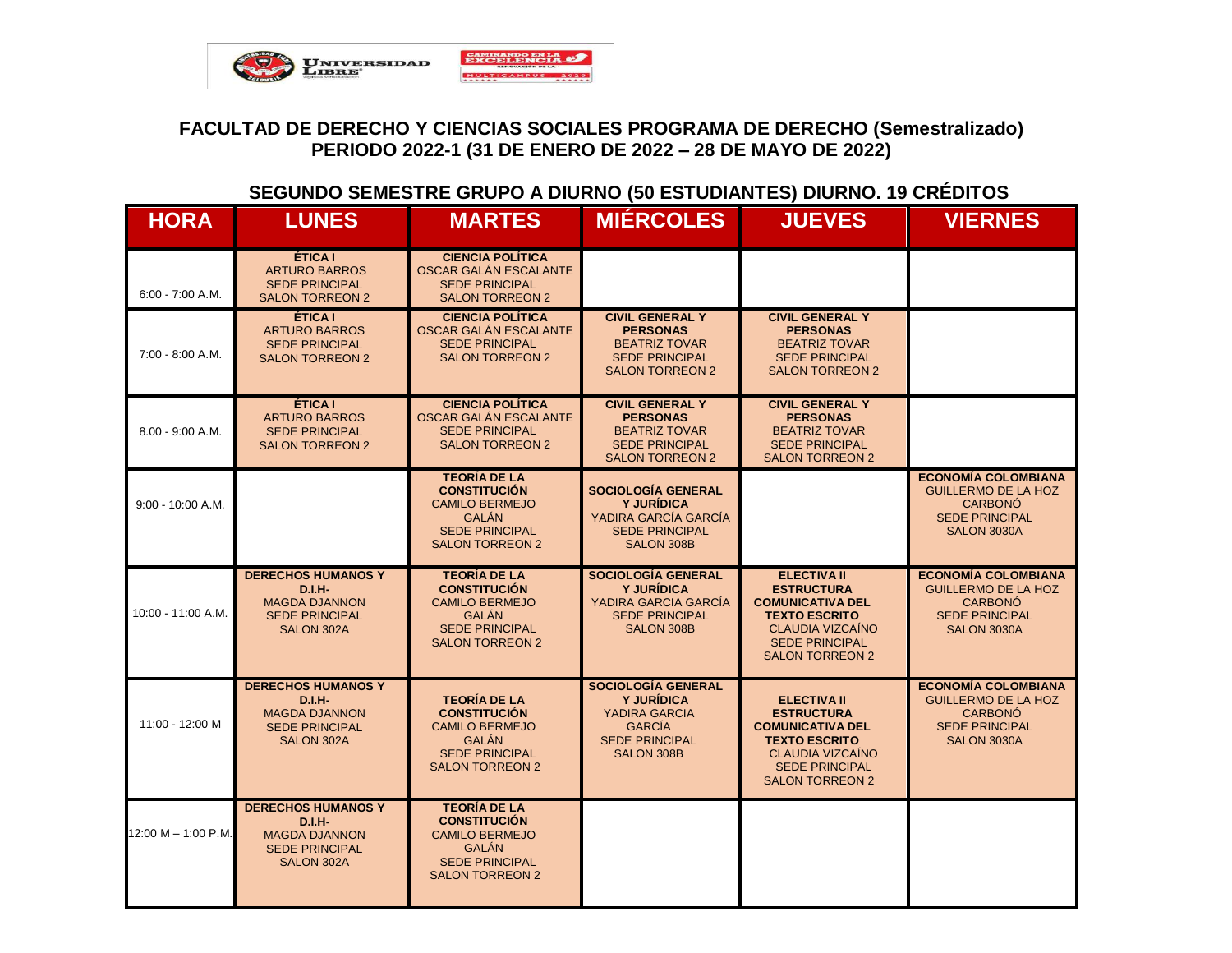

| $1:00 - 2:00$ P.M | <b>DERECHOS HUMANOS Y</b> |  |  |
|-------------------|---------------------------|--|--|
|                   | $D.I.H-$                  |  |  |
|                   | <b>MAGDA DJANNON</b>      |  |  |
|                   | <b>SEDE PRINCIPAL</b>     |  |  |
|                   | SALON 302A                |  |  |
|                   |                           |  |  |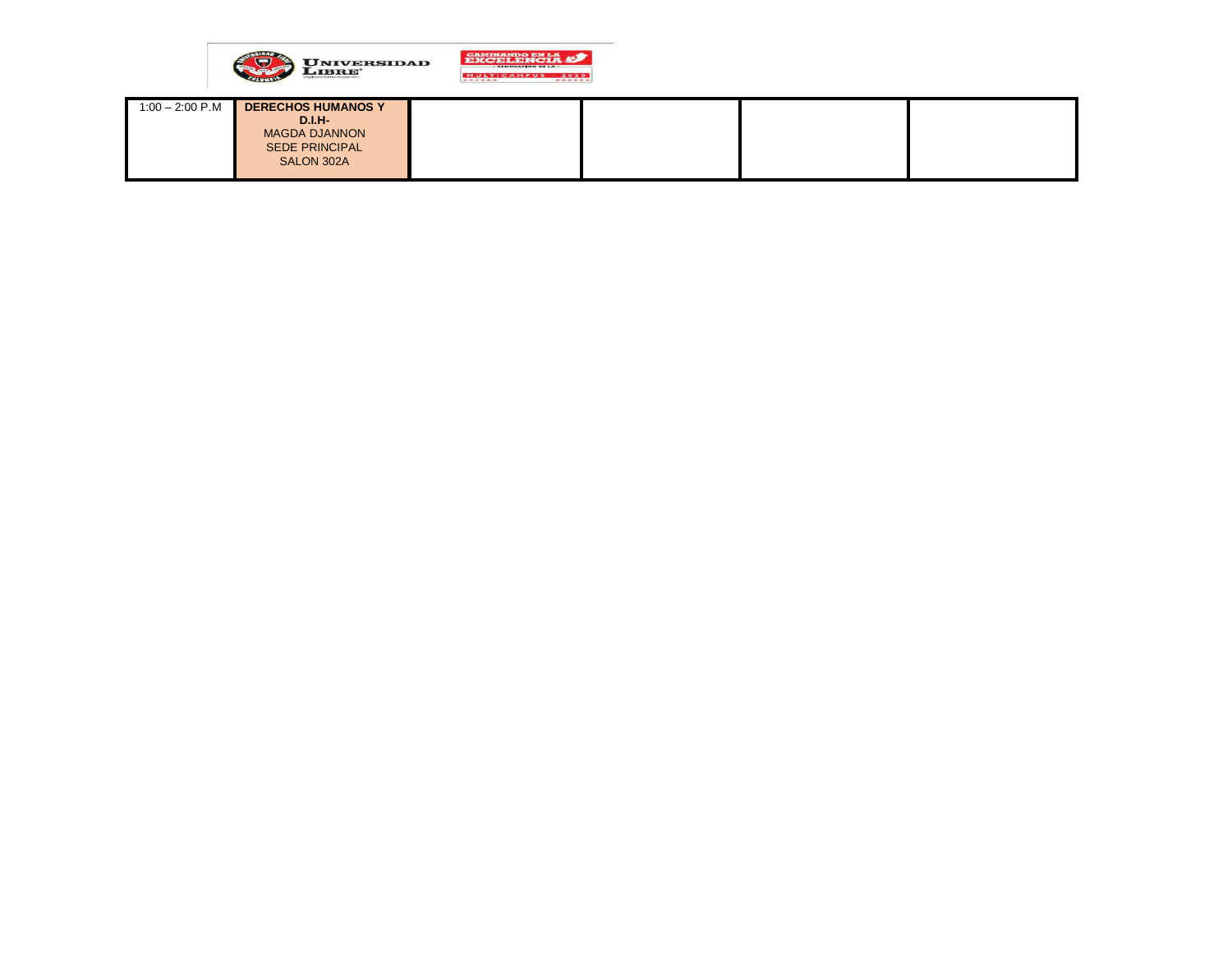

### **SEGUNDO SEMESTRE GRUPO B DIURNO (50 ESTUDIANTES) DIURNO. 19 CRÉDITOS**

| <b>HORA</b>         | <b>LUNES</b>                                                                                            | <b>MARTES</b>                                                                                                   | <b>MIÉRCOLES</b>                                                                 | <b>JUEVES</b>                                                                                                                                                     | <b>VIERNES</b>                                                                                                           |
|---------------------|---------------------------------------------------------------------------------------------------------|-----------------------------------------------------------------------------------------------------------------|----------------------------------------------------------------------------------|-------------------------------------------------------------------------------------------------------------------------------------------------------------------|--------------------------------------------------------------------------------------------------------------------------|
| $6:00 - 7:00 A.M.$  | <b>DERECHOS HUMANOS Y</b><br>$D.I.H-$<br><b>MAGDA DJANNON</b><br><b>SEDE PRINCIPAL</b><br>SALON 101B    | <b>CIVIL GENERAL Y</b><br><b>PERSONAS</b><br><b>JUAN VERGARA</b><br><b>SEDE CENTRO</b><br><b>SALON 508NB</b>    | ÉTICA I<br>CRISTÓBAL ARTETA<br><b>SEDE PRINCIPAL</b><br><b>SALON 308B</b>        | <b>CIENCIA POLÍTICA</b><br><b>OSCAR GALÁN</b><br><b>SEDE CENTRO</b><br><b>SALON 504NB</b>                                                                         | <b>ECONOMÍA COLOMBIANA</b><br><b>GUILLERMO DE LA HOZ</b><br><b>CARBONÓ</b><br><b>SEDE PRINCIPAL</b><br><b>SALON 305B</b> |
| $7:00 - 8:00 A.M.$  | <b>DERECHOS HUMANOS Y</b><br>$D.I.H-$<br><b>MAGDA DJANNON</b><br><b>SEDE PRINCIPAL</b><br>SALON 101B    | <b>CIVIL GENERAL Y</b><br><b>PERSONAS</b><br><b>JUAN VERGARA</b><br><b>SEDE CENTRO</b><br><b>SALON 508NB</b>    | ÉTICA I<br>CRISTÓBAL ARTETA<br><b>SEDE PRINCIPAL</b><br><b>SALON 308B</b>        | <b>CIENCIA POLÍTICA</b><br><b>OSCAR GALÁN</b><br><b>SEDE CENTRO</b><br><b>SALON 504NB</b>                                                                         | <b>ECONOMÍA COLOMBIANA</b><br><b>GUILLERMO DE LA HOZ</b><br><b>CARBONÓ</b><br><b>SEDE PRINCIPAL</b><br>SALON 305B        |
| $8.00 - 9:00 A.M.$  | <b>DERECHOS HUMANOS Y</b><br>$D.I.H-$<br><b>MAGDA DJANNON</b><br><b>SEDE PRINCIPAL</b><br>SALON 101B    | <b>TEORÍA DE LA</b><br><b>CONSTITUCIÓN</b><br><b>JHONNY MENDOZA</b><br><b>SEDE CENTRO</b><br><b>SALON 508NB</b> | ÉTICA I<br><b>CRISTÓBAL ARTETA</b><br><b>SEDE PRINCIPAL</b><br><b>SALON 308B</b> | <b>CIENCIA POLÍTICA</b><br>OSCAR GALÁN<br><b>SEDE CENTRO</b><br>SALON 504NB                                                                                       | <b>ECONOMÍA COLOMBIANA</b><br><b>GUILLERMO DE LA HOZ</b><br><b>CARBONÓ</b><br><b>SEDE PRINCIPAL</b><br>SALON 305B        |
| $9:00 - 10:00 A.M.$ | <b>DERECHOS HUMANOS Y</b><br>$D.I.H-$<br><b>MAGDA DJANNON</b><br><b>SEDE PRINCIPAL</b><br>SALON 101B    | <b>TEORÍA DE LA</b><br><b>CONSTITUCIÓN</b><br><b>JHONNY MENDOZA</b><br><b>SEDE CENTRO</b><br><b>SALON 508NB</b> |                                                                                  |                                                                                                                                                                   | <b>SOCIOLOGÍA GENERAL</b><br>Y JURÍDICA<br>SONIA ETHEL DURÁN<br><b>SEDE PRINCIPAL</b><br>SALON 305B                      |
| 10:00 - 11:00 A.M.  | <b>CIVIL GENERAL Y</b><br><b>PERSONAS</b><br><b>JUAN VERGARA</b><br><b>SEDE PRINCIPAL</b><br>SALON 107B | <b>TEORÍA DE LA</b><br><b>CONSTITUCIÓN</b><br><b>JHONNY MENDOZA</b><br><b>SEDE CENTRO</b><br><b>SALON 508NB</b> |                                                                                  | <b>ELECTIVA II</b><br><b>ESTRUCTURA</b><br><b>COMUNICATIVA DEL</b><br><b>TEXTO ESCRITO</b><br><b>ALEJANDRO BLANCO</b><br><b>SEDE CENTRO</b><br><b>SALON 512NB</b> | <b>SOCIOLOGÍA GENERAL</b><br><b>Y JURÍDICA</b><br>SONIA ETHEL DURÁN<br><b>SEDE PRINCIPAL</b><br><b>SALON 305B</b>        |
| 11:00 - 12:00 M     | <b>CIVIL GENERAL Y</b><br><b>PERSONAS</b><br><b>JUAN VERGARA</b><br><b>SEDE PRINCIPAL</b><br>SALON 107B | <b>TEORÍA DE LA</b><br><b>CONSTITUCIÓN</b><br><b>JHONNY MENDOZA</b><br><b>SEDE CENTRO</b><br><b>SALON 508NB</b> |                                                                                  | <b>ELECTIVA II</b><br><b>ESTRUCTURA</b><br><b>COMUNICATIVA DEL</b><br><b>TEXTO ESCRITO</b><br><b>ALEJANDRO BLANCO</b><br><b>SALON 512NB</b>                       | <b>SOCIOLOGÍA GENERAL</b><br><b>Y JURÍDICA</b><br>SONIA ETHEL DURÁN<br><b>SEDE PRINCIPAL</b><br>SALON 305B               |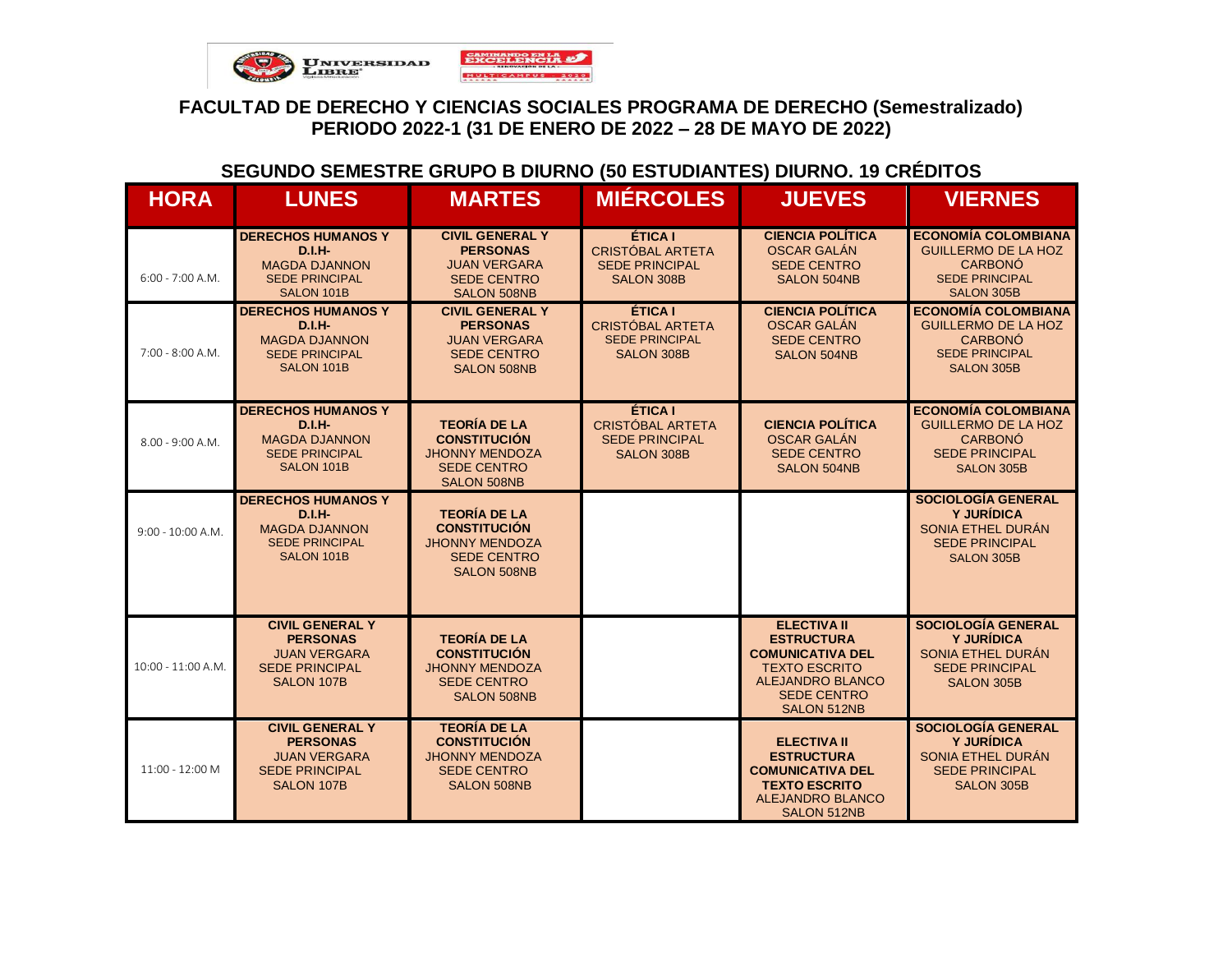

# **TERCER SEMESTRE GRUPO A NOCTURNO (50 ESTUDIANTES) NOCTURNO. 18 CRÉDITOS**

| <b>HORA</b>              | <b>LUNES</b>                                                                                               | <b>MARTES</b>                                                                                                    | <b>MIÉRCOLES</b>                                                                         | <b>JUEVES</b>                                                                                                     | <b>VIERNES</b>                                                                             |
|--------------------------|------------------------------------------------------------------------------------------------------------|------------------------------------------------------------------------------------------------------------------|------------------------------------------------------------------------------------------|-------------------------------------------------------------------------------------------------------------------|--------------------------------------------------------------------------------------------|
| $6:00 - 7:00 A.M.$       | <b>TEORÍA DEL DELITO</b><br>RICARDO MÉNDEZ<br><b>SEDE CENTRO</b><br>SALON 511NB                            | <b>ELECTIVA II</b><br><b>COMPRENSIÓN LECTORA</b><br>CLAUDIA VIZCAÍNO<br><b>SEDE CENTRO</b><br>SALON 511NB        | <b>CIVIL BIENES</b><br><b>CARLOS ESPINEL</b><br><b>SEDE CENTRO</b><br><b>SALON 508NB</b> |                                                                                                                   | <b>CIVIL BIENES</b><br><b>CARLOS ESPINEL</b><br><b>SEDE CENTRO</b><br><b>SALON 508NB</b>   |
| 7:00 - 8:00 A.M.         | <b>TEORÍA DEL DELITO</b><br>RICARDO MÉNDEZ<br><b>SEDE CENTRO</b><br>SALON 511NB                            | <b>ELECTIVA II</b><br><b>COMPRENSIÓN LECTORA</b><br><b>CLAUDIA VIZCAÍNO</b><br><b>SEDE CENTRO</b><br>SALON 511NB | <b>CIVIL BIENES</b><br><b>CARLOS ESPINEL</b><br><b>SEDE CENTRO</b><br><b>SALON 508NB</b> |                                                                                                                   | <b>CIVIL BIENES</b><br><b>CARLOS ESPINEL</b><br><b>SEDE CENTRO</b><br><b>SALON 508NB</b>   |
|                          |                                                                                                            |                                                                                                                  | <b>Nocturno</b>                                                                          |                                                                                                                   |                                                                                            |
| $6:00 - 7:00 \text{ PM}$ | <b>CONSTITUCIONAL</b><br><b>COLOMBIANO</b><br><b>JHONNY MENDOZA</b><br><b>SEDE PRINCIPAL</b><br>SALON 105B | <b>INVESTIGACIÓN I</b><br><b>JUAN BERROCAL</b><br><b>SEDE PRINCIPAL</b><br>SALON 105B                            | <b>TEORÍA DEL DELITO</b><br>RICARDO MÉNDEZ<br><b>SEDE PRINCIPAL</b><br>SALON 105B        | <b>CONSTITUCIONAL</b><br><b>COLOMBIANO</b><br><b>JHONNY MENDOZA</b><br><b>SEDE PRINCIPAL</b><br>SALON 105B        | <b>LÓGICA JURÍDICA</b><br>LUIS AVILA SILVERA<br><b>SEDE PRINCIPAL</b><br>SALON 103B        |
| 7:00 - 8:00 P.M.         | <b>CONSTITUCIONAL</b><br><b>COLOMBIANO</b><br><b>JHONNY MENDOZA</b><br><b>SEDE PRINCIPAL</b><br>SALON 105B | <b>INVESTIGACIÓN I</b><br><b>JUAN BERROCAL</b><br><b>SEDE PRINCIPAL</b><br>SALON 105B                            | <b>TEORÍA DEL DELITO</b><br>RICARDO MÉNDEZ<br><b>SEDE PRINCIPAL</b><br>SALON 105B        | <b>CONSTITUCIONAL</b><br><b>COLOMBIANO</b><br><b>JHONNY MENDOZA</b><br><b>SEDE PRINCIPAL</b><br><b>SALON 105B</b> | <b>LÓGICA JURÍDICA</b><br>LUIS ÁVILA SILVERA<br><b>SEDE PRINCIPAL</b><br>SALON 103B        |
| 8.00 - 9:00 P.M.         | <b>CONSTITUCIONAL</b><br><b>COLOMBIANO</b><br><b>JHONNY MENDOZA</b><br><b>SEDE PRINCIPAL</b><br>SALON 105B | <b>INVESTIGACIÓN I</b><br><b>JUAN BERROCAL</b><br><b>SEDE PRINCIPAL</b><br>SALON 105B                            | <b>TEORÍA DEL DELITO</b><br>RICARDO MÉNDEZ<br><b>SEDE PRINCIPAL</b><br>SALON 105B        | <b>CONSTITUCIONAL</b><br><b>COLOMBIANO</b><br><b>JHONNY MENDOZA</b><br><b>SEDE PRINCIPAL</b><br><b>SALON 105B</b> | <b>LÓGICA JURÍDICA</b><br>LUIS ÁVILA SILVERA<br><b>SEDE PRINCIPAL</b><br><b>SALON 103B</b> |
| $9:00 - 10:00 P.M.$      |                                                                                                            | <b>INVESTIGACIÓN I</b><br><b>JUAN BERROCAL</b><br><b>SEDE PRINCIPAL</b><br><b>SALON 105B</b>                     | <b>TEORÍA DEL DELITO</b><br>RICARDO MÉNDEZ<br><b>SEDE PRINCIPAL</b><br>SALON 105B        |                                                                                                                   |                                                                                            |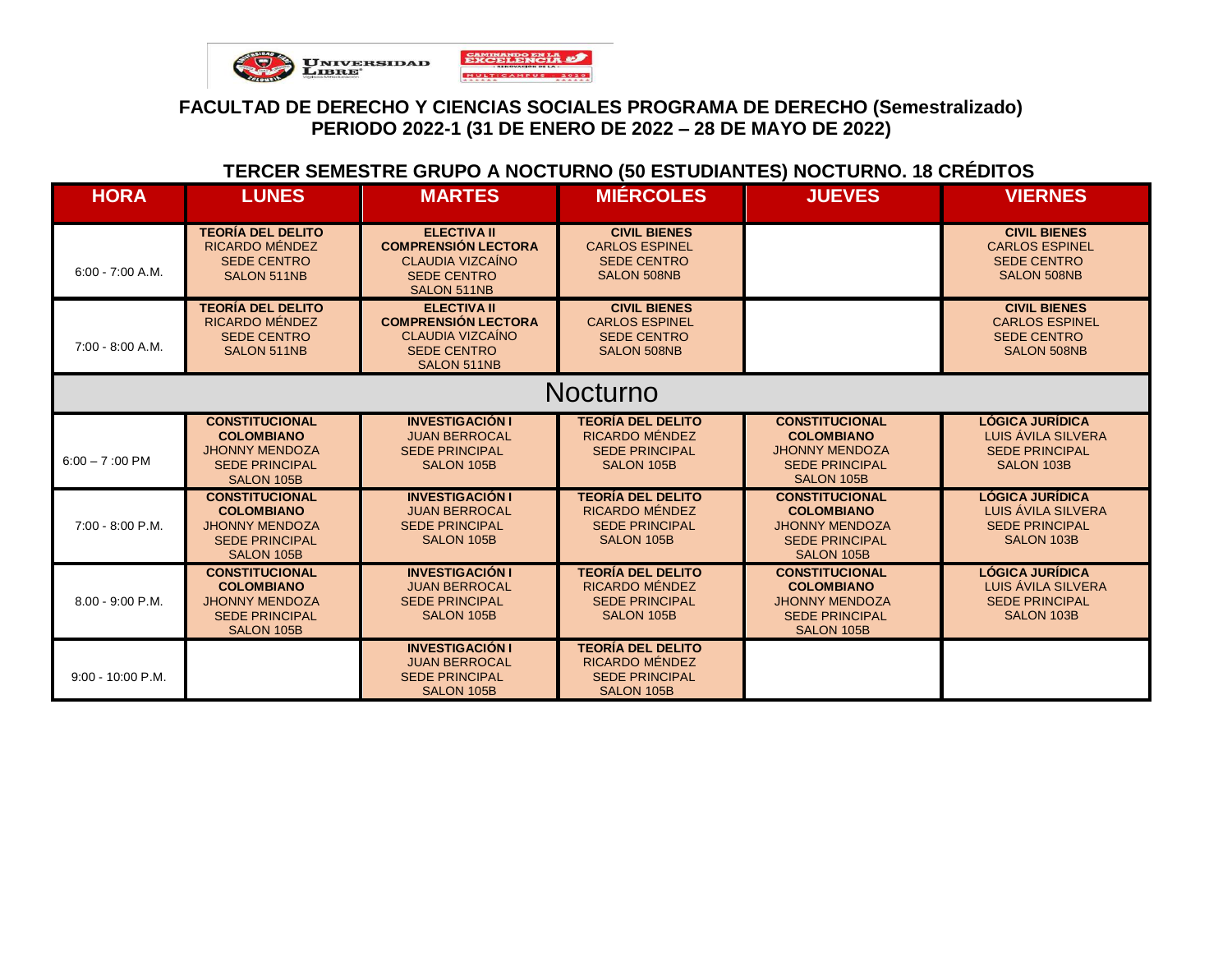

### **TERCER SEMESTRE GRUPO B (50 ESTUDIANTES) DIURNO. 18 CRÉDITOS**

| <b>HORA</b>           | <b>LUNES</b>                                                                                                                  | <b>MARTES</b>                                                                                                | <b>MIÉRCOLES</b>                                                                      | <b>JUEVES</b>                                                                                         | <b>VIERNES</b>                                                                               |
|-----------------------|-------------------------------------------------------------------------------------------------------------------------------|--------------------------------------------------------------------------------------------------------------|---------------------------------------------------------------------------------------|-------------------------------------------------------------------------------------------------------|----------------------------------------------------------------------------------------------|
| $6:00 - 7:00 A.M.$    |                                                                                                                               |                                                                                                              | <b>TEORÍA DEL DELITO</b><br><b>JHON BUITRAGO</b><br><b>SEDE CENTRO</b><br>SALON 512NB |                                                                                                       | <b>TEORÍA DEL DELITO</b><br><b>JHON BUITRAGO</b><br><b>SEDE CENTRO</b><br>SALON 615NB        |
| 7:00 - 8:00 A.M.      | <b>ELECTIVA III</b><br><b>COMPRENSIÓN</b><br><b>LECTORA</b><br><b>CLAUDIA VIZCAÍNO</b><br><b>SEDE PRINCIPAL</b><br>SALON 306B |                                                                                                              | <b>TEORÍA DEL DELITO</b><br><b>JHON BUITRAGO</b><br><b>SEDE CENTRO</b><br>SALON 512NB |                                                                                                       | <b>TEORÍA DEL DELITO</b><br><b>JHON BUITRAGO</b><br><b>SEDE CENTRO</b><br><b>SALON 615NB</b> |
| 8.00 - 9:00 A.M.      | <b>ELECTIVA III</b><br><b>COMPRENSIÓN</b><br><b>LECTORA</b><br><b>CLAUDIA VIZCAÍNO</b><br>SALON 306B                          |                                                                                                              | <b>TEORÍA DEL DELITO</b><br><b>JHON BUITRAGO</b><br><b>SEDE CENTRO</b><br>SALON 512NB |                                                                                                       | <b>TEORÍA DEL DELITO</b><br><b>JHON BUITRAGO</b><br><b>SEDE CENTRO</b><br>SALON 615NB        |
| $9:00 - 10:00 A.M.$   | <b>LÓGICA JURÍDICA</b><br>YADIRA GARCÍA<br><b>SEDE PRINCIPAL</b><br>SALON 308B                                                | <b>CONSTITUCIONAL</b><br><b>COLOMBIANO</b><br><b>LINDA NADER</b><br><b>SEDE CENTRO</b><br><b>SALON 603NB</b> | <b>INVESTIGACIÓN I</b><br>SONIA ETHEL DURÁN<br><b>SEDE CENTRO</b><br>SALON 512NB      | <b>CONSTITUCIONAL</b><br><b>COLOMBIANO</b><br><b>LINDA NADER</b><br><b>SEDE CENTRO</b><br>SALON 516NB |                                                                                              |
| 10:00 - 11:00 A.M.    | <b>LÓGICA JURÍDICA</b><br>YADIRA GARCÍA<br><b>SEDE PRINCIPAL</b><br><b>SALON 308B</b>                                         | <b>CONSTITUCIONAL</b><br><b>COLOMBIANO</b><br><b>LINDA NADER</b><br><b>SALON 603NB</b>                       | <b>INVESTIGACIÓN I</b><br>SONIA ETHEL DURÁN<br><b>SEDE CENTRO</b><br>SALON 512NB      | <b>CONSTITUCIONAL</b><br><b>COLOMBIANO</b><br><b>LINDA NADER</b><br><b>SEDE CENTRO</b><br>SALON 516NB |                                                                                              |
| 11:00 - 12:00 M       | <b>LÓGICA JURÍDICA</b><br>YADIRA GARCÍA<br><b>SEDE PRINCIPAL</b><br>SALON 308B                                                | <b>CONSTITUCIONAL</b><br><b>COLOMBIANO</b><br><b>LINDA NADER</b><br><b>SALON 603NB</b>                       | <b>INVESTIGACIÓN I</b><br>SONIA ETHEL DURÁN<br><b>SEDE CENTRO</b><br>SALON 512NB      | <b>CONSTITUCIONAL</b><br><b>COLOMBIANO</b><br><b>LINDA NADER</b><br><b>SALON 516NB</b>                |                                                                                              |
| $12:00 M - 1:00 P.M.$ |                                                                                                                               |                                                                                                              | <b>INVESTIGACIÓN I</b><br>SONIA ETHEL DURÁN<br><b>SEDE CENTRO</b><br>SALON 512NB      |                                                                                                       |                                                                                              |
| $1:00 - 2:00$ P.M     |                                                                                                                               |                                                                                                              |                                                                                       |                                                                                                       |                                                                                              |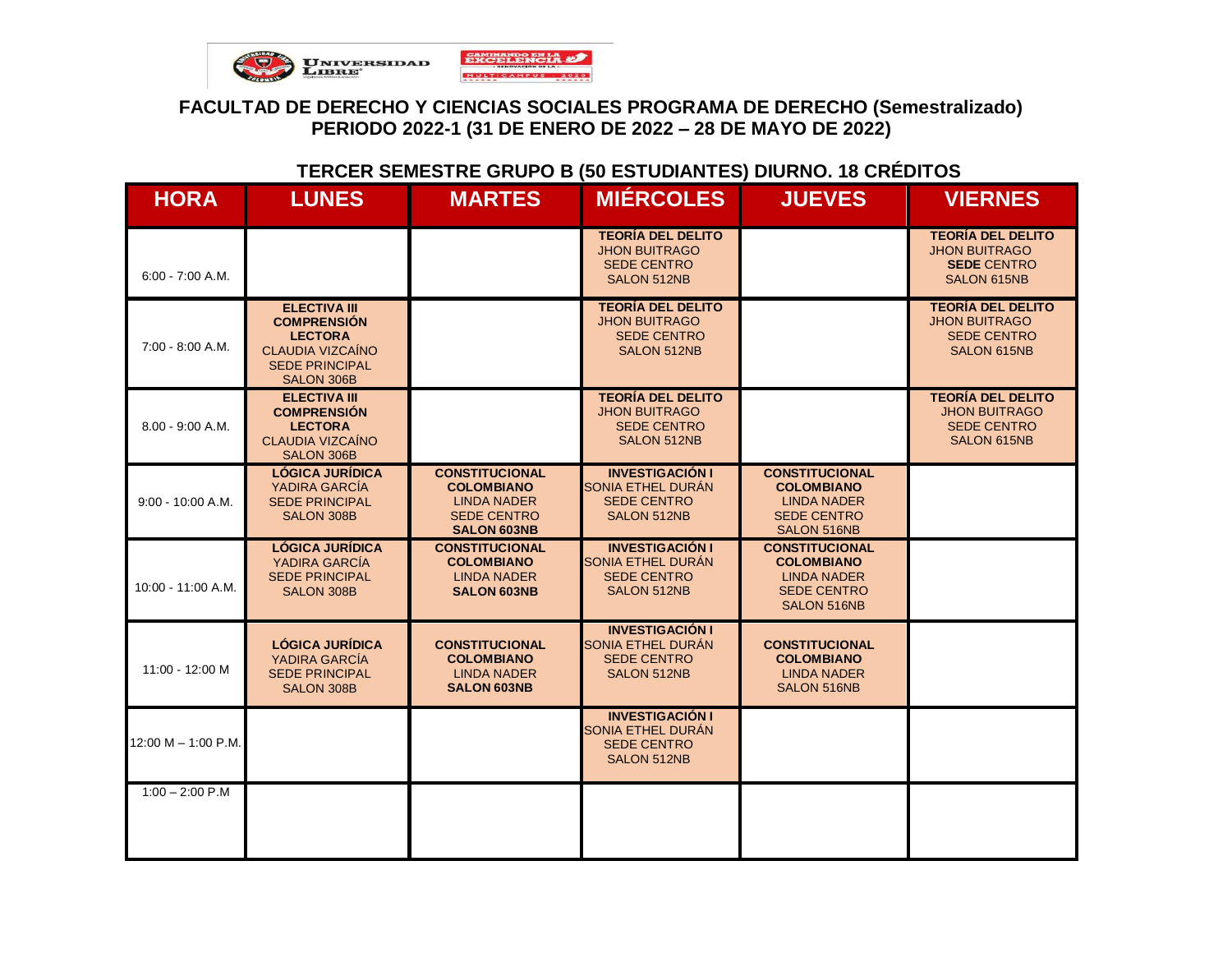

| $2:00 - 3:00$ P.M | <b>CIVIL BIENES</b><br><b>JAVIER CRESPO</b><br><b>SEDE PRINCIPAL</b><br>SALON 206B |  |  |
|-------------------|------------------------------------------------------------------------------------|--|--|
| $3:00 - 4:00$ P.M | <b>CIVIL BIENES</b><br><b>JAVIER CRESPO</b><br><b>SEDE PRINCIPAL</b><br>SALON 206B |  |  |
| $4:00 - 5:00$ P.M | <b>CIVIL BIENES</b><br><b>JAVIER CRESPO</b><br><b>SEDE PRINCIPAL</b><br>SALON 206B |  |  |
| $5:00 - 6:00 P.M$ | <b>CIVIL BIENES</b><br><b>JAVIER CRESPO</b><br><b>SEDE PRINCIPAL</b><br>SALON 206B |  |  |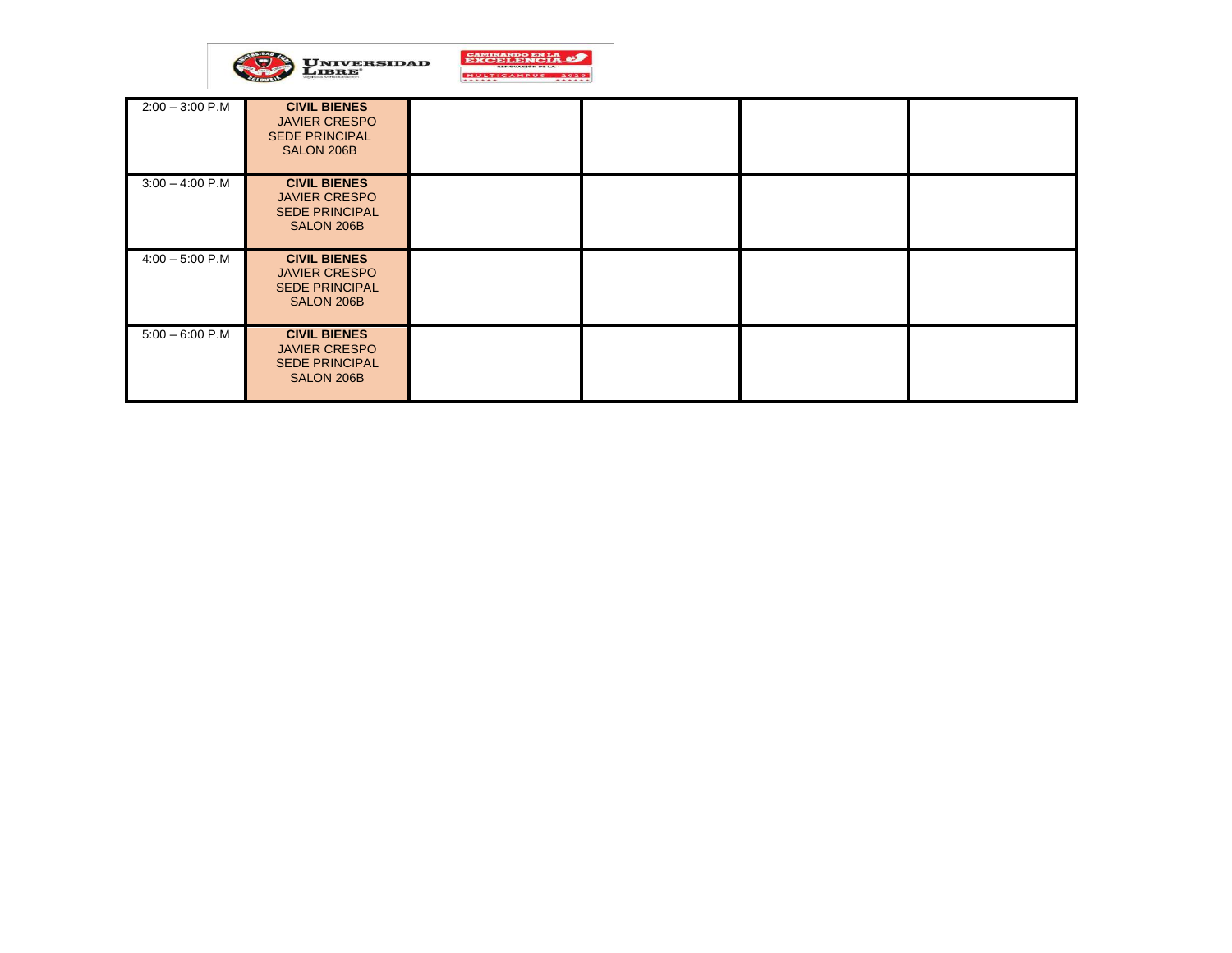

### **TERCER SEMESTRE GRUPO C (50 ESTUDIANTES) DIURNO. 18 CRÉDITOS**

| <b>HORA</b>          | <b>LUNES</b>                                                                                                   | <b>MARTES</b>                                                                                                  | <b>MIÉRCOLES</b>                                                                                                              | <b>JUEVES</b> | <b>VIERNES</b>                                                                                |
|----------------------|----------------------------------------------------------------------------------------------------------------|----------------------------------------------------------------------------------------------------------------|-------------------------------------------------------------------------------------------------------------------------------|---------------|-----------------------------------------------------------------------------------------------|
| $6:00 - 7:00 A.M.$   | <b>LÓGICA JURÍDICA</b><br>ALEXANDER GONZÁLEZ<br><b>SEDE CENTRO</b><br><b>SALON 512NB</b>                       |                                                                                                                |                                                                                                                               |               | <b>CIVIL BIENES</b><br><b>JUAN VERGARA</b><br><b>SEDE CENTRO</b><br><b>SALON 507NB</b>        |
| $7:00 - 8:00 A.M.$   | <b>LÓGICA JURÍDICA</b><br>ALEXANDER GONZÁLEZ<br><b>SEDE CENTRO</b><br>SALON 512NB                              | <b>INVESTIGACIÓN I</b><br><b>ALEJANDRO BLANCO</b><br><b>SEDE CENTRO</b><br><b>SALON 512NB</b>                  |                                                                                                                               |               | <b>CIVIL BIENES</b><br><b>JUAN VERGARA</b><br><b>SEDE CENTRO</b><br><b>SALON 507NB</b>        |
| $8.00 - 9:00 A.M.$   | <b>LÓGICA JURÍDICA</b><br>ALEXANDER GONZÁLEZ<br><b>SEDE CENTRO</b><br><b>SALON 512NB</b>                       | <b>INVESTIGACIÓN I</b><br><b>ALEJANDRO BLANCO</b><br><b>SEDE CENTRO</b><br>SALON 512NB                         |                                                                                                                               |               | <b>CIVIL BIENES</b><br><b>JUAN VERGARA</b><br><b>SEDE CENTRO</b><br><b>SALON 507NB</b>        |
| $9:00 - 10:00 A.M.$  | <b>CONSTITUCIONAL</b><br><b>COLOMBIANO</b><br><b>NUBIA PACHECO</b><br><b>SEDE CENTRO</b><br><b>SALON 512NB</b> | <b>CONSTITUCIONAL</b><br><b>COLOMBIANO</b><br><b>NUBIA PACHECO</b><br><b>SEDE CENTRO</b><br>SALON 512NB        | <b>ELECTIVA III</b><br><b>COMPRENSIÓN</b><br><b>LECTORA</b><br><b>CLAUDIA VIZCAÍNO</b><br><b>SEDE PRINCIPAL</b><br>SALON 107B |               | <b>CIVIL BIENES</b><br><b>JUAN VERGARA</b><br><b>SEDE CENTRO</b><br><b>SALON 507NB</b>        |
| $10:00 - 11:00 A.M.$ | <b>CONSTITUCIONAL</b><br><b>COLOMBIANO</b><br><b>NUBIA PACHECO</b><br><b>SEDE CENTRO</b><br><b>SALON 512NB</b> | <b>CONSTITUCIONAL</b><br><b>COLOMBIANO</b><br><b>NUBIA PACHECO</b><br><b>SEDE CENTRO</b><br><b>SALON 512NB</b> | <b>ELECTIVA III</b><br><b>COMPRENSIÓN</b><br><b>LECTORA</b><br><b>CLAUDIA VIZCAÍNO</b><br><b>SEDE PRINCIPAL</b><br>SALON 107B |               | <b>INVESTIGACIÓN I</b><br><b>ALEJANDRO BLANCO</b><br><b>SEDE CENTRO</b><br><b>SALON 507NB</b> |
| 11:00 - 12:00 M      | <b>CONSTITUCIONAL</b><br><b>COLOMBIANO</b><br><b>NUBIA PACHECO</b><br><b>SEDE CENTRO</b><br>SALON 512NB        | <b>CONSTITUCIONAL</b><br><b>COLOMBIANO</b><br><b>NUBIA PACHECO</b><br><b>SEDE CENTRO</b><br>SALON 512NB        |                                                                                                                               |               | <b>INVESTIGACIÓN I</b><br><b>ALEJANDRO BLANCO</b><br><b>SEDE CENTRO</b><br><b>SALON 507NB</b> |
| $12:00 - 1:00$ P.M.  |                                                                                                                |                                                                                                                |                                                                                                                               |               |                                                                                               |
| $1:00 - 2:00 P.M$    | <b>TEORÍA DEL DELITO</b><br><b>DOCENTE</b><br><b>SEDE CENTRO</b><br><b>SALON 512NB</b>                         |                                                                                                                |                                                                                                                               |               | <b>TEORÍA DEL DELITO</b><br><b>DOCENTE</b><br><b>SEDE CENTRO</b><br><b>SALON 507NB</b>        |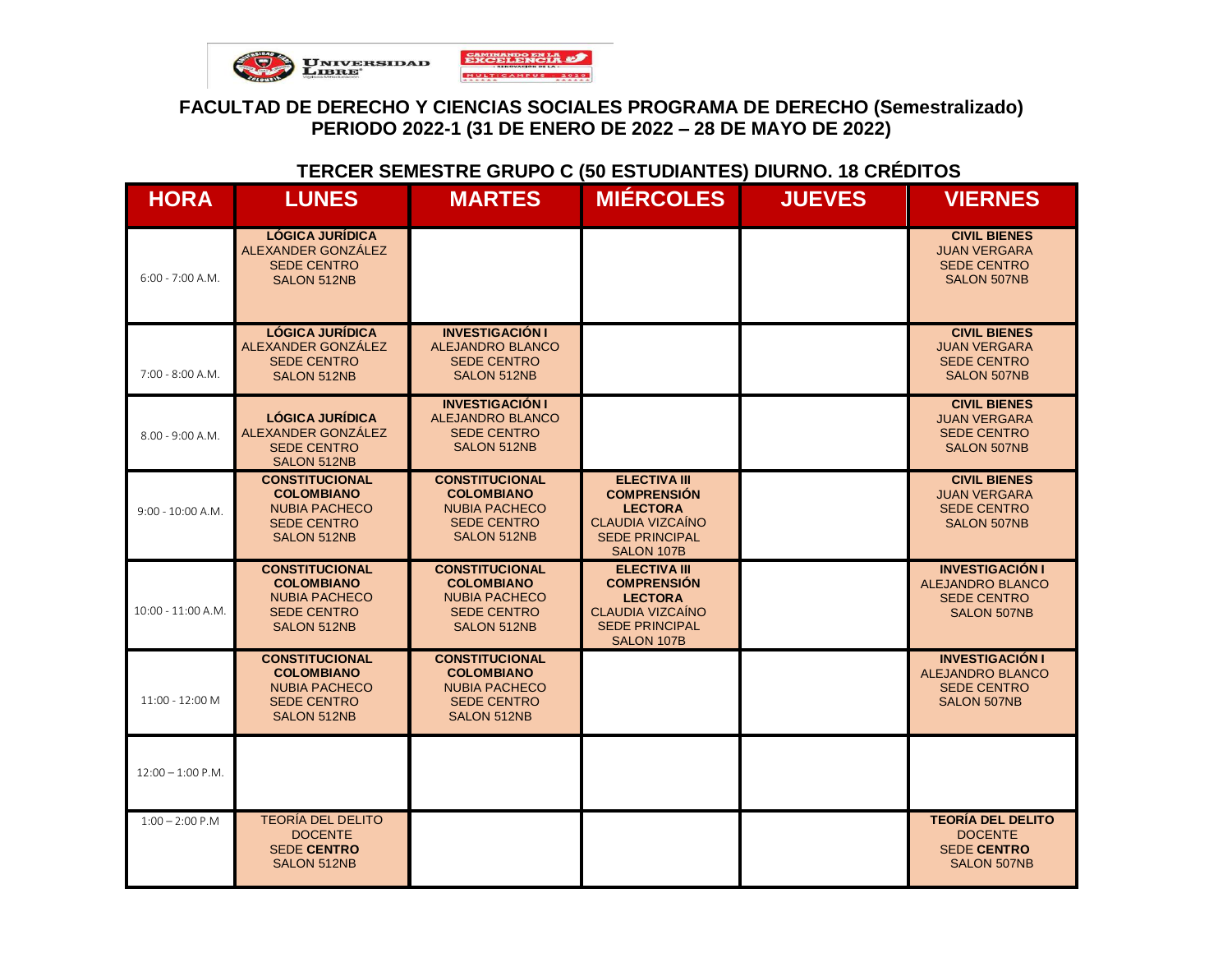

| $2:00 - 3:00 P.M$ | <b>TEORÍA DEL DELITO</b><br><b>DOCENTE</b><br><b>SEDE CENTRO</b><br>SALON 512NB |  | <b>TEORÍA DEL DELITO</b><br><b>DOCENTE</b><br><b>SEDE CENTRO</b><br><b>SALON 507NB</b> |
|-------------------|---------------------------------------------------------------------------------|--|----------------------------------------------------------------------------------------|
| $3:00 - 4:00$ P.M | <b>TEORÍA DEL DELITO</b><br><b>DOCENTE</b><br><b>SEDE CENTRO</b><br>SALON 512NB |  | <b>TEORÍA DEL DELITO</b><br><b>DOCENTE</b><br><b>SEDE CENTRO</b><br><b>SALON 507NB</b> |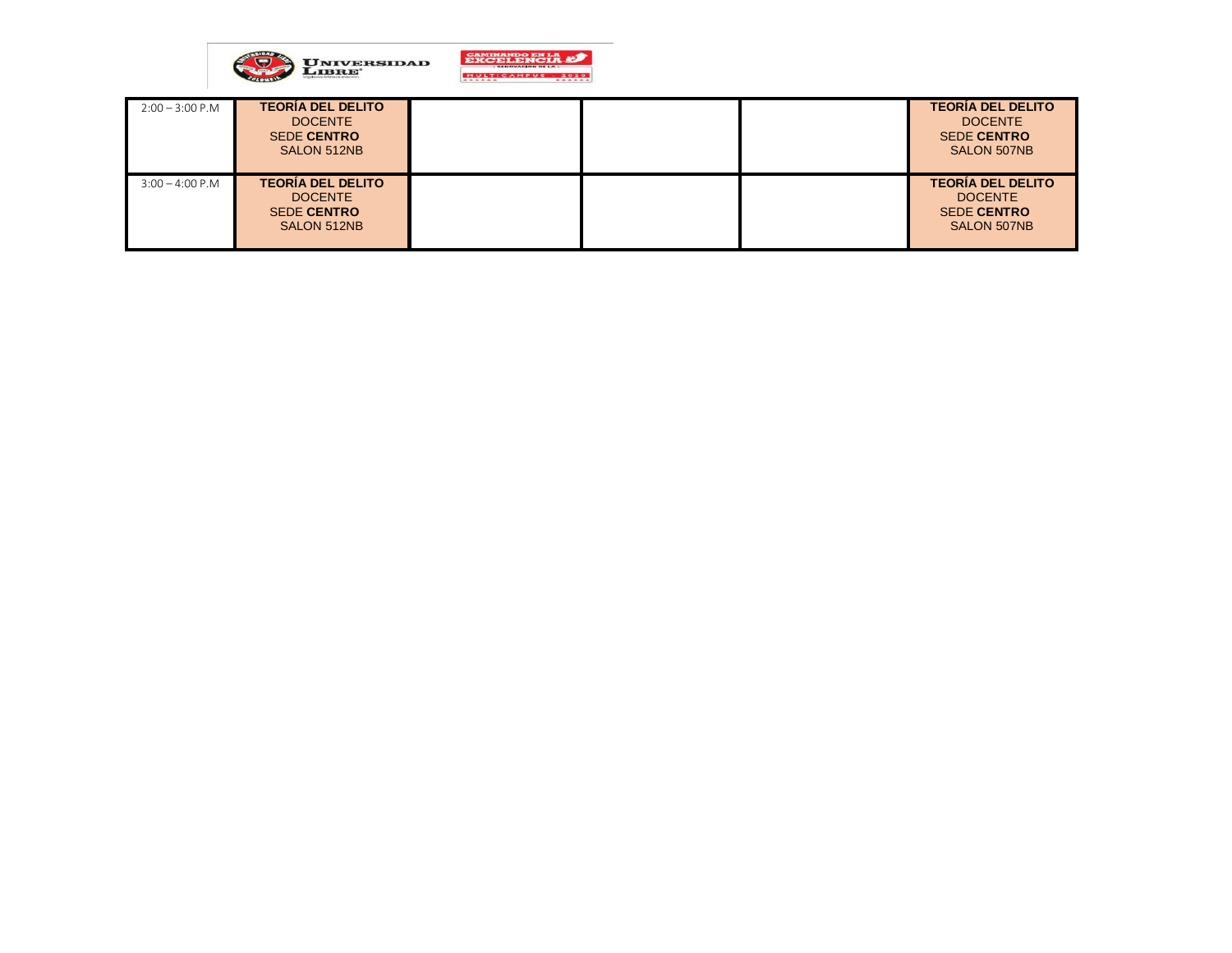

# **TERCER SEMESTRE GRUPO D (50 ESTUDIANTES) DIURNO. 18 CRÉDITOS**

| <b>HORA</b>         | <b>LUNES</b>                                                                                   | <b>MARTES</b>                                                                                                | <b>MIÉRCOLES</b>                                                                                                           | <b>JUEVES</b>                                                                                                     | <b>VIERNES</b>                                                                                 |
|---------------------|------------------------------------------------------------------------------------------------|--------------------------------------------------------------------------------------------------------------|----------------------------------------------------------------------------------------------------------------------------|-------------------------------------------------------------------------------------------------------------------|------------------------------------------------------------------------------------------------|
| $6:00 - 7:00 A.M.$  | <b>TEORÍA DEL DELITO</b><br><b>BLADIMIR CUADRO</b><br><b>SEDE CENTRO</b><br>SALON 508NB        | <b>CONSTITUCIONAL</b><br><b>COLOMBIANO</b><br><b>GRETTY PAVLOVICH</b><br><b>SEDE PRINCIPAL</b><br>SALON 107B | <b>ELECTIVA III</b><br><b>COMPRENSIÓN LECTORA</b><br><b>CLAUDIA VIZCAÍNO</b><br><b>SEDE PRINCIPAL</b><br><b>SALON 304B</b> |                                                                                                                   | <b>TEORÍA DEL DELITO</b><br><b>BLADIMIR CUADRO</b><br><b>SEDE CENTRO</b><br>SALON 504NB        |
| 7:00 - 8:00 A.M.    | <b>TEORÍA DEL DELITO</b><br><b>BLADIMIR CUADRO</b><br><b>SEDE CENTRO</b><br><b>SALON 508NB</b> | <b>CONSTITUCIONAL</b><br><b>COLOMBIANO</b><br><b>GRETTY PAVLOVICH</b><br>SALON 107B                          | <b>ELECTIVA III</b><br><b>COMPRENSIÓN LECTORA</b><br><b>CLAUDIA VIZCAÍNO</b><br><b>SEDE PRINCIPAL</b><br>SALON 304B        | <b>INVESTIGACIÓN I</b><br>OONA HERNÁNDEZ<br><b>SEDE CENTRO</b><br>SALON 515NB                                     | <b>TEORÍA DEL DELITO</b><br><b>BLADIMIR CUADRO</b><br><b>SEDE CENTRO</b><br>SALON 504NB        |
| $8.00 - 9:00 A.M.$  | <b>TEORÍA DEL DELITO</b><br><b>BLADIMIR CUADRO</b><br><b>SEDE CENTRO</b><br><b>SALON 508NB</b> | <b>CONSTITUCIONAL</b><br><b>COLOMBIANO</b><br><b>GRETTY PAVLOVICH</b><br>SALON 107B                          |                                                                                                                            | <b>INVESTIGACIÓN I</b><br>OONA HERNÁNDEZ<br><b>SEDE CENTRO</b><br>SALON 515NB                                     | <b>TEORÍA DEL DELITO</b><br><b>BLADIMIR CUADRO</b><br><b>SEDE CENTRO</b><br><b>SALON 504NB</b> |
| 9:00 - 10:00 A.M.   | <b>LÓGICA JURÍDICA</b><br>LUIS AVILA SILVERA<br><b>SEDE CENTRO</b><br><b>SALON 508NB</b>       |                                                                                                              |                                                                                                                            |                                                                                                                   |                                                                                                |
| 10:00 - 11:00 A.M.  | <b>LÓGICA JURÍDICA</b><br>LUIS AVILA SILVERA<br><b>SEDE CENTRO</b><br>SALON 508NB              |                                                                                                              |                                                                                                                            | <b>CONSTITUCIONAL</b><br><b>COLOMBIANO</b><br><b>GRETTY PAVLOVICH</b><br><b>SEDE CENTRO</b><br>SALON 515NB        |                                                                                                |
| 11:00 - 12:00 M     | <b>LÓGICA JURÍDICA</b><br>LUIS AVILA SILVERA<br><b>SEDE CENTRO</b><br>SALON 508NB              |                                                                                                              |                                                                                                                            | <b>CONSTITUCIONAL</b><br><b>COLOMBIANO</b><br><b>GRETTY PAVLOVICH</b><br><b>SEDE CENTRO</b><br><b>SALON 515NB</b> |                                                                                                |
| $12:00 - 1:00$ P.M. |                                                                                                | <b>INVESTIGACIÓN I</b><br>OONA HERNANDEZ<br><b>SEDE PRINCIPAL</b><br><b>SALON 306B</b>                       |                                                                                                                            | <b>CONSTITUCIONAL</b><br><b>COLOMBIANO</b><br><b>GRETTY PAVLOVICH</b><br><b>SEDE CENTRO</b><br>SALON 515NB        |                                                                                                |
| $1:00 - 2:00$ P.M.  |                                                                                                | <b>INVESTIGACIÓN I</b><br>OONA HERNÁNDEZ<br><b>SEDE PRINCIPAL</b><br><b>SALON 306B</b>                       |                                                                                                                            |                                                                                                                   |                                                                                                |
| $2:00 - 3:00$ P.M   | <b>CIVIL BIENES</b><br><b>BRENDA VALERO</b><br><b>SEDE CENTRO</b><br>SALON 508NB               |                                                                                                              |                                                                                                                            |                                                                                                                   | <b>CIVIL BIENES</b><br><b>BRENDA VALERO</b><br><b>SEDE CENTRO</b><br><b>SALON 508NB</b>        |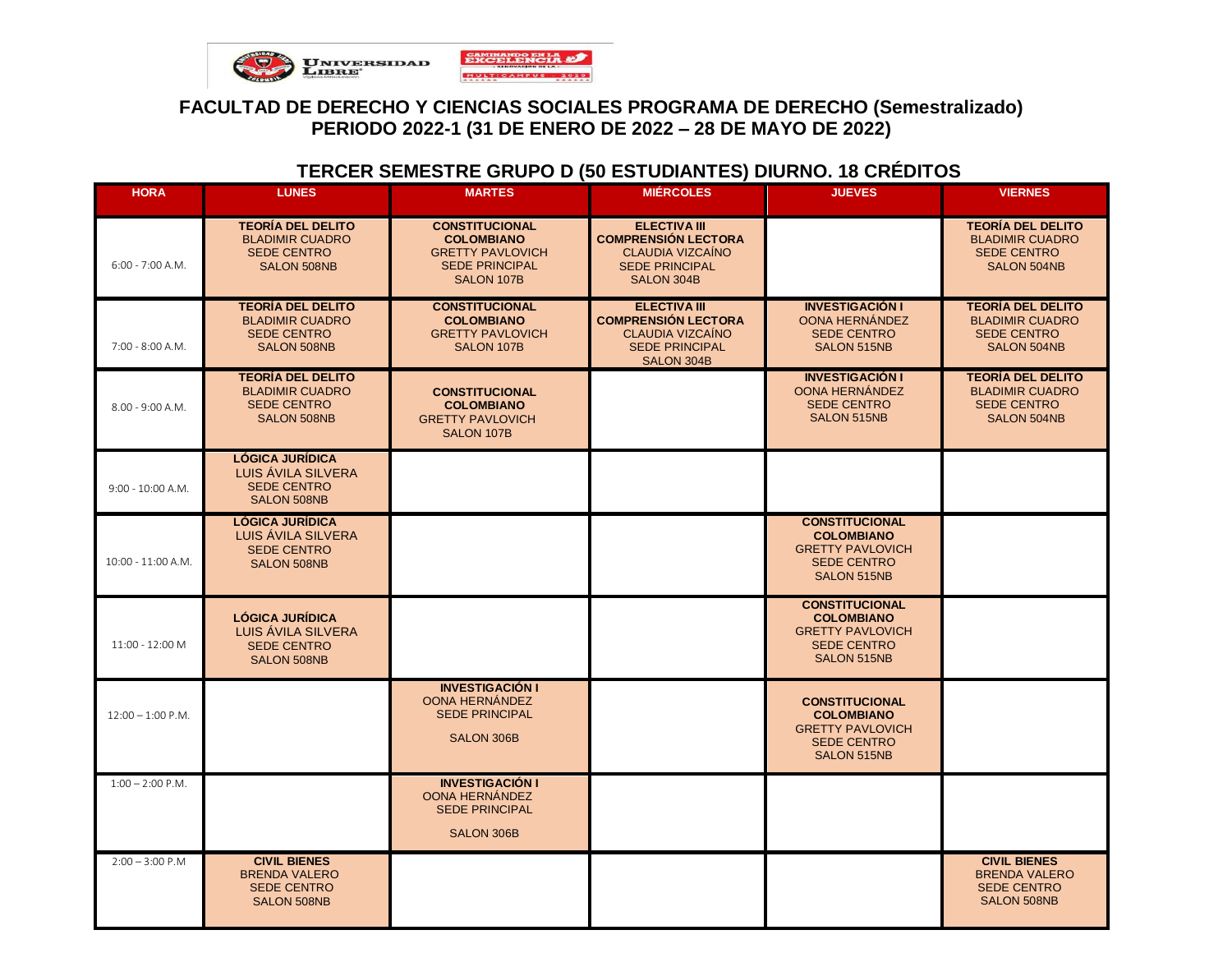

| $3:00 - 4:00 P.M$ | <b>CIVIL BIENES</b><br><b>BRENDA VALERO</b><br><b>SEDE CENTRO</b><br>SALON 508NB |  | <b>CIVIL BIENES</b><br><b>BRENDA VALERO</b><br><b>SEDE CENTRO</b><br>SALON 508NB |
|-------------------|----------------------------------------------------------------------------------|--|----------------------------------------------------------------------------------|
|                   |                                                                                  |  |                                                                                  |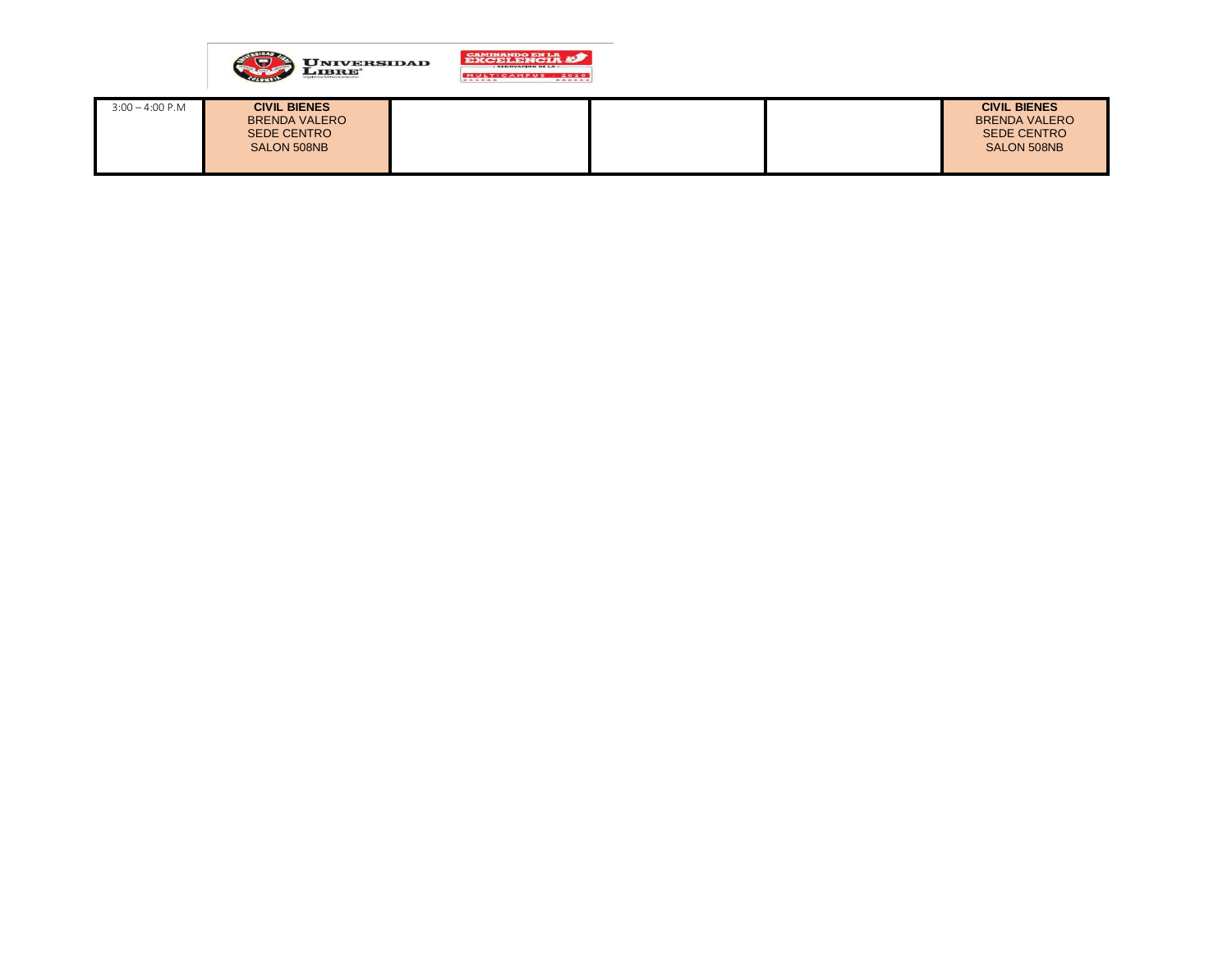

# **TERCER SEMESTRE GRUPO E (50 ESTUDIANTES) DIURNO. 18 CRÉDITOS**

| <b>HORA</b>         | <b>LUNES</b>                                                                                                                  | <b>MARTES</b>                                                                                           | <b>MIÉRCOLES</b>                                                                              | <b>JUEVES</b>                                                                       | <b>VIERNES</b>                                                                                |
|---------------------|-------------------------------------------------------------------------------------------------------------------------------|---------------------------------------------------------------------------------------------------------|-----------------------------------------------------------------------------------------------|-------------------------------------------------------------------------------------|-----------------------------------------------------------------------------------------------|
| $6:00 - 7:00 A.M.$  | <b>CONSTITUCIONAL</b><br><b>COLOMBIANO</b><br><b>EDUARDO CERRA</b><br><b>SEDE PRINCIPAL</b><br>SALON 302B                     | <b>CONSTITUCIONAL</b><br><b>COLOMBIANO</b><br><b>EDUARDO CERRA</b><br><b>SEDE CENTRO</b><br>SALON 416NB | <b>CIVIL BIENES</b><br><b>BRENDA VALERO</b><br><b>SEDE CENTRO</b><br><b>SALON 515NB</b>       | <b>CIVIL BIENES</b><br><b>BRENDA VALERO</b><br><b>SEDE CENTRO</b><br>SALON 511NB    | <b>TEORÍA DEL DELITO</b><br><b>CARLOS JIMÉNEZ</b><br><b>SEDE CENTRO</b><br><b>SALON 515NB</b> |
| $7:00 - 8:00 A.M.$  | <b>CONSTITUCIONAL</b><br><b>COLOMBIANO</b><br><b>EDUARDO CERRA</b><br><b>SEDE PRINCIPAL</b><br>SALON 302B                     | <b>CONSTITUCIONAL</b><br><b>COLOMBIANO</b><br><b>EDUARDO CERRA</b><br><b>SEDE CENTRO</b><br>SALON 416NB | <b>CIVIL BIENES</b><br><b>BRENDA VALERO</b><br><b>SEDE CENTRO</b><br>SALON 515NB              | <b>CIVIL BIENES</b><br><b>BRENDA VALERO</b><br><b>SEDE CENTRO</b><br>SALON 511NB    | <b>TEORÍA DEL DELITO</b><br><b>CARLOS JIMÉNEZ</b><br><b>SEDE CENTRO</b><br><b>SALON 515NB</b> |
| $8.00 - 9:00 A.M.$  | <b>CONSTITUCIONAL</b><br><b>COLOMBIANO</b><br><b>EDUARDO CERRA</b><br><b>SEDE PRINCIPAL</b><br><b>SALON 302B</b>              | <b>CONSTITUCIONAL</b><br><b>COLOMBIANO</b><br><b>EDUARDO CERRA</b><br><b>SEDE</b><br>SALON 416NB        |                                                                                               | <b>INVESTIGACIÓN I</b><br><b>NUEVO DOCENTE</b><br>LUIS ÁVILA SILVERA<br>SALON 511NB | <b>TEORÍA DEL DELITO</b><br><b>CARLOS JIMÉNEZ</b><br><b>SEDE CENTRO</b><br><b>SALON 515NB</b> |
| $9:00 - 10:00 A.M.$ | <b>ELECTIVA III</b><br><b>COMPRENSIÓN</b><br><b>LECTORA</b><br>CLAUDIA VIZCAÍNO<br><b>SEDE PRINCIPAL</b><br>SALON 204B        | <b>LÓGICA JURÍDICA</b><br>YADIRA GARCÍA GARCÍA<br><b>SEDE CENTRO</b><br><b>SALON 416NB</b>              | <b>TEORÍA DEL DELITO</b><br><b>CARLOS JIMÉNEZ</b><br><b>SEDE CENTRO</b><br><b>SALON 515NB</b> | <b>INVESTIGACIÓN I</b><br>LUIS ÁVILA SILVERA<br><b>SEDE CENTRO</b><br>SALON 511NB   |                                                                                               |
| 10:00 - 11:00 A.M.  | <b>ELECTIVA III</b><br><b>COMPRENSIÓN</b><br><b>LECTORA</b><br><b>CLAUDIA VIZCAÍNO</b><br><b>SEDE PRINCIPAL</b><br>SALON 204B | <b>LÓGICA JURÍDICA</b><br>YADIRA GARCÍA GARCÍA<br><b>SEDE CENTRO</b><br>SALON 416NB                     | <b>TEORÍA DEL DELITO</b><br><b>CARLOS JIMÉNEZ</b><br><b>SEDE CENTRO</b><br><b>SALON 515NB</b> |                                                                                     | <b>INVESTIGACIÓN I</b><br>LUIS ÁVILA SILVERA<br><b>SEDE CENTRO</b><br><b>SALON 515NB</b>      |
| 11:00 - 12:00 M     |                                                                                                                               | <b>LÓGICA JURÍDICA</b><br>YADIRA GARCÍA GARCIA<br><b>SEDE CENTRO</b><br>SALON 416NB                     | <b>TEORÍA DEL DELITO</b><br><b>CARLOS JIMÉNEZ</b><br><b>SEDE CENTRO</b><br>SALON 515NB        |                                                                                     | <b>INVESTIGACIÓN I</b><br>LUIS ÁVILA SILVERA<br><b>SEDE CENTRO</b><br>SALON 515NB             |
| $12:00 - 1:00$ P.M. |                                                                                                                               |                                                                                                         |                                                                                               |                                                                                     |                                                                                               |